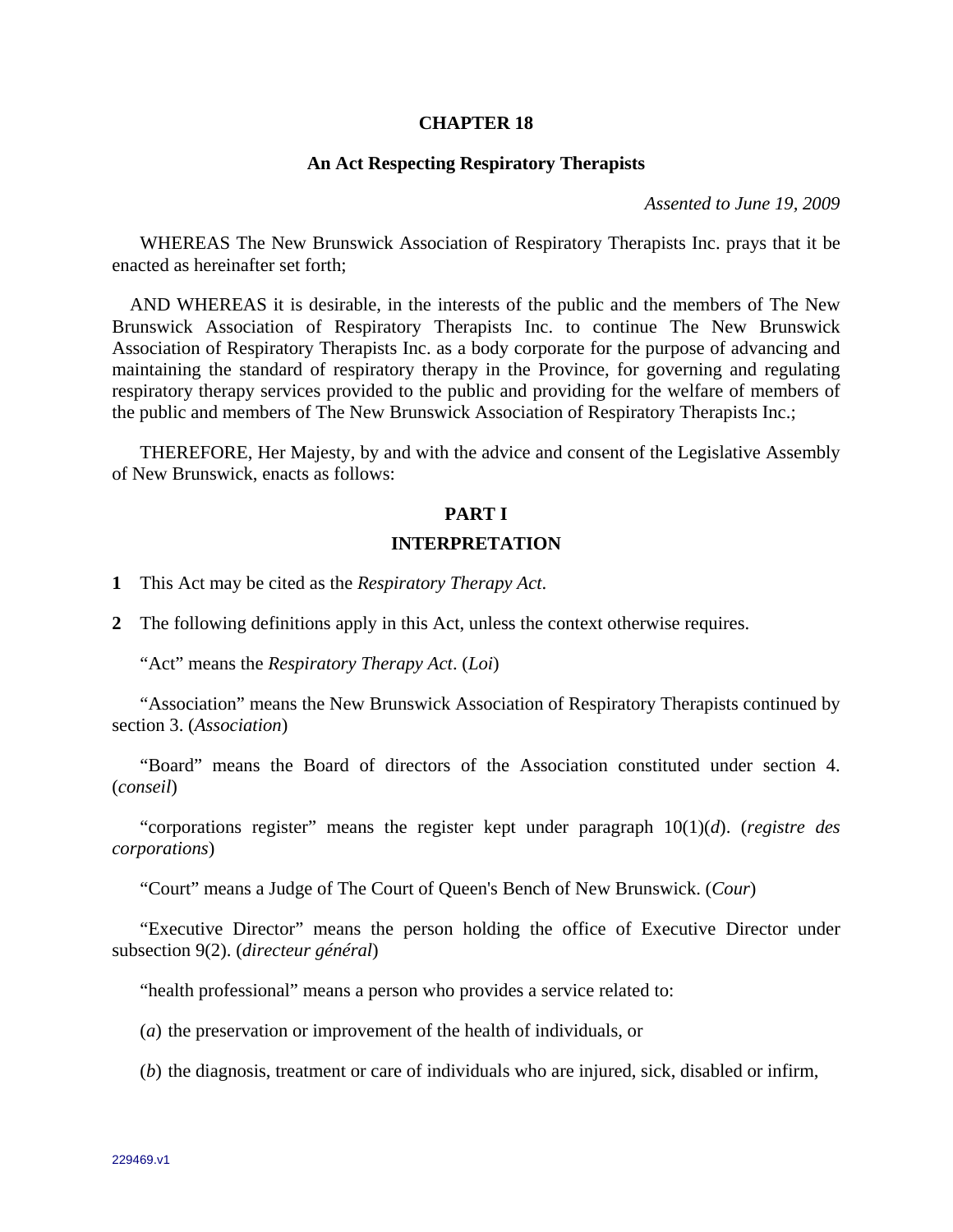and who is regulated under a private Act of the Legislature with respect to the provision of the service and includes a social worker registered under the *New Brunswick Association of Social Workers Act, 1988*. (*professionnel de la santé*)

 "incapacity" means a physical or mental condition or disorder, suffered by a member, of such nature and extent that it is desirable in the interests of the public or the member that the member no longer be permitted to practise as a respiratory therapist or that the member's practice as a respiratory therapist be suspended or subjected to conditions, limitations or restrictions. (*incapacité*)

 "incompetence" means acts or omissions on the part of a member, in the member's practice, that demonstrate a lack of knowledge, skill or judgment, or disregard for the interests of the recipient of the member's services of such a nature and to such an extent as to render the member unfit to carry on the practice of a respiratory therapist or to carry on the practice without conditions, limitations or restrictions. (*incompétence*)

"licence" means a licence to practise respiratory therapy issued under this Act. (*permis*)

 "member" means a respiratory therapist and a person whose name is entered in the temporary register, specialists register or in any of the rosters established and maintained pursuant to the Act, by-laws and rules. (*membre*)

 "Minister" means the Minister of Health and includes any person designated by the Minister to act on the Minister's behalf. (*ministre*)

 "prescribed" means prescribed by by-laws or rules made under the Act by the Board. (*prescrit*) (*réglementaire*)

 "professional corporation" means a corporation the name of which is entered in the corporations register. (*corporation professionnelle*)

 "professional misconduct" means the acts or omissions specified in this Act as constituting professional misconduct and includes:

 (*a*) a member having plead guilty to or been found guilty of an offence that, in the opinion of the Discipline Committee or Fitness to Practise Committee, is relevant to the member's suitability to practise;

 (*b*) the governing body of a health profession in a jurisdiction other than New Brunswick having found that a member committed an act of professional misconduct that would, in the opinion of the Discipline Committee or the Fitness to Practise Committee, constitute professional misconduct under this Act, the by-laws or the rules;

 (*c*) digression from established or recognized professional standards or rules of practice of the profession;

(*d*) an act of professional misconduct as defined in the by-laws;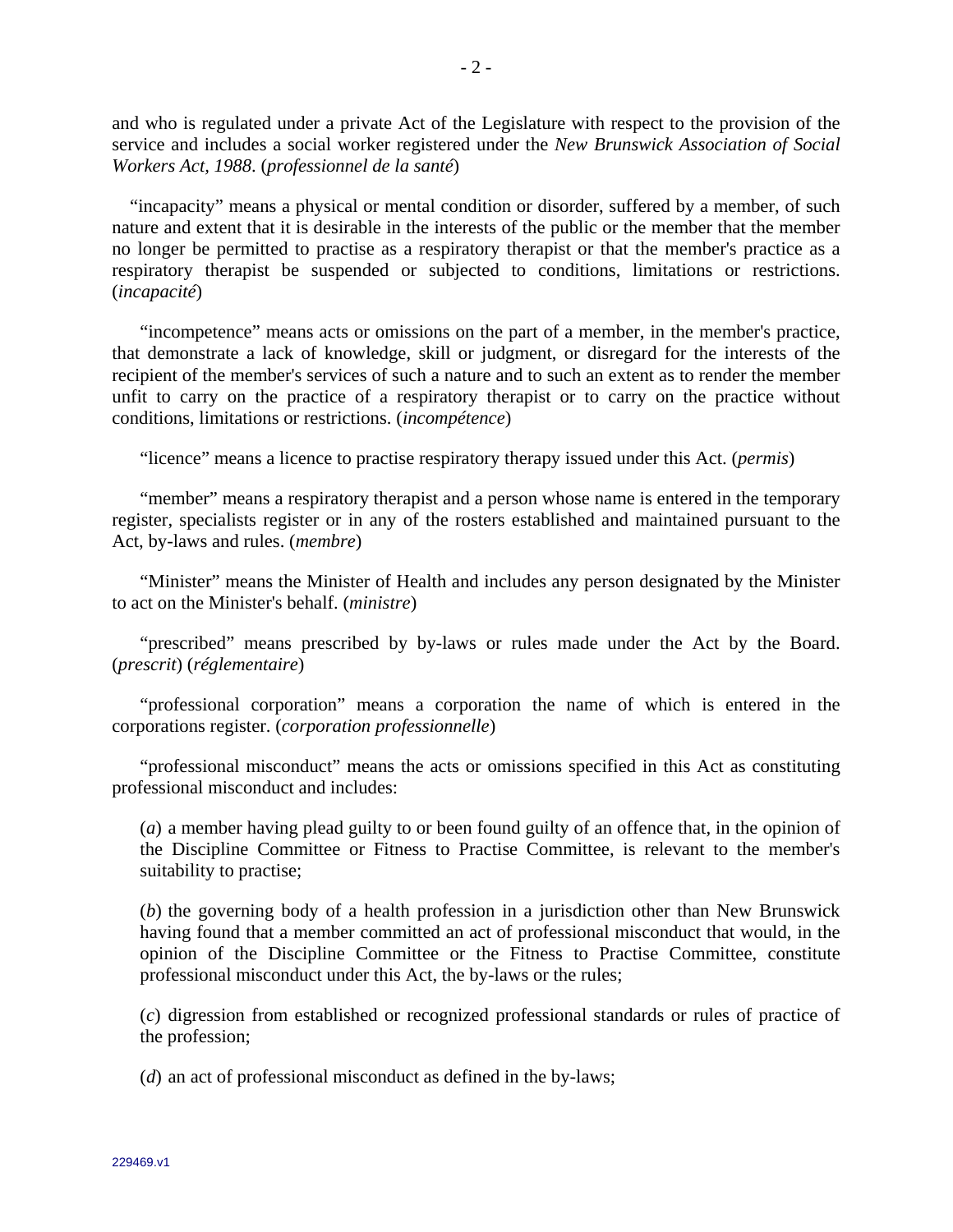(*e*) violation or failure to comply with this Act, the by-laws or the rules;

 (*f*) violation or failure to comply with a term, condition or limitation imposed on the member's licence or certificate of registration;

 (*g*) failure to submit to an examination ordered by the Complaints Committee, the Discipline Committee or the Fitness to Practise Committee;

(*h*) sexual abuse of a patient; or

(*i*) failure to file a report pursuant to section 39. (*inconduite professionnelle*)

"register" means the register established under this Act. (*registre*)

 "Registrar" means the Registrar of the Association appointed under subsection 9(1). (*registraire*)

"registration" means the entry of the name of a person in a register. (*inscription*)

 "respiratory therapist" means a person whose name is entered in the register kept under paragraph 10(1)(*a*). (*thérapeute respiratoire*)

 "respiratory therapy" and "practice of respiratory therapy" mean the scientific application of knowledge, techniques and procedures respecting the human cardio-pulmonary system performed by a respiratory therapist or in collaboration with physicians and other health professionals for the assessment, diagnosis, treatment, and promotion of the well-being of patients and those with respiratory and associated disorders, including in accordance with physicians orders and established protocols,

(*a*) the administration of drugs and other therapeutic agents;

(*b*) the performance and management of ventilation with or without mechanical devices; or

 (*c*) procurement of arterial and capillary blood samples for blood gas analysis. (*thérapie respiratoire*) (*exercice de la thérapie respiratoire*)

 "respiratory therapy education programs" means programs approved by the Board that qualify an individual for registration as a respiratory therapist. (*programmes de formation en thérapie respiratoire*)

"rosters" means the rosters kept pursuant to paragraph 10(1)(*c*). (*tableaux*)

 "specialist" means a respiratory therapist whose name is entered in the specialists register and who is the holder of a specialists registration certificate issued pursuant to the Act, by-laws or rules. (*spécialiste*)

 "specialists register" means the register kept pursuant to paragraph 10(1)(*e*). (*registre des spécialistes*)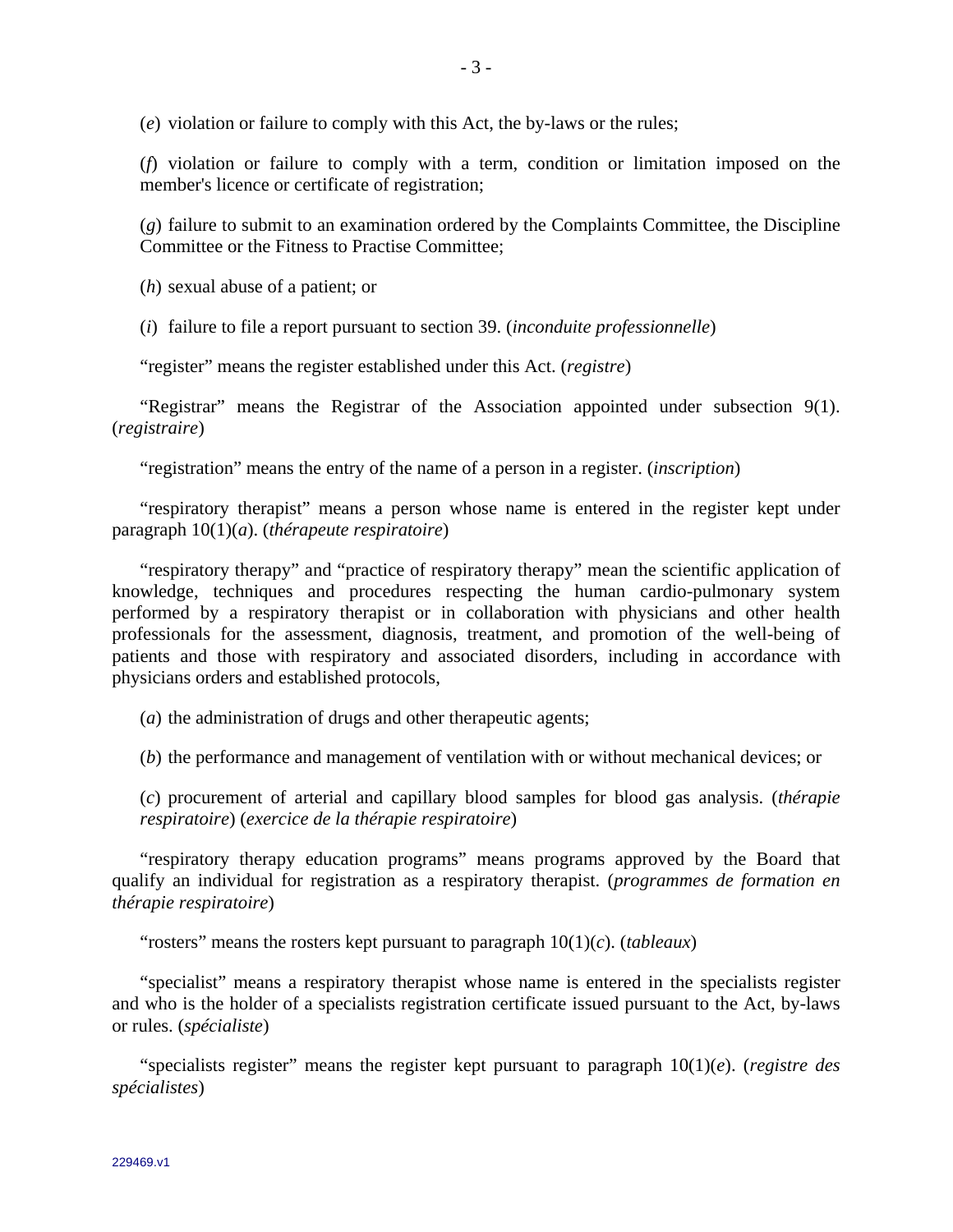## **PART II**

### **THE ASSOCIATION**

**3** The New Brunswick Association of Respiratory Therapists Inc., a body corporate incorporated by Letters Patent dated March 31, 1983, issued pursuant to the *Companies Act*, chapter C-13 of the Revised Statutes, 1973, is hereby continued as a body corporate and politic without share capital under the name "New Brunswick Association of Respiratory Therapists" and subject to this Act has the capacity, rights, powers and privileges of a natural person.

**4**(1) A Board of the Association consisting of not less than three and not more than fifteen directors shall be responsible for the administration of the Act and shall control, govern and manage, or supervise the control, government and management of the business and affairs of the Association and all aspects of the practice of respiratory therapy.

**4**(2) The number of directors, their respective terms of office, the manner of their appointment or election and their qualifications shall be established and governed by the by-laws of the Association and such by-laws may provide for alternate directors, for the filling of vacancies and for the appointment of additional directors.

**4**(3) One director, when the total number of directors does not exceed eight, or two directors, when the total number of directors exceeds eight, shall be appointed by the Minister to represent the public and no such director may be a member of the Association.

**4**(4) The members of the Board and the officers of the Association in office on the coming into force of this Act shall continue in office until their successors are elected or appointed as the case may be.

**5**(1) Unless the Act or by-laws otherwise provide, the Board may by resolution make, amend or repeal by-laws regulating the business or affairs of the Association and the practice of respiratory therapy and without restricting the generality of the foregoing,

(*a*) governing and regulating

(i) the admission, suspension, expulsion, removal, discipline and reinstatement of members, the conditions precedent to membership in the Association, and

(ii) the registration, licensing and renewal, suspension, cancellation, and reinstatement of registration and licensing of respiratory therapists and professional corporations, including the imposition of limitations, restrictions and conditions on any registration or licence issued under the Act;

(*b*) developing, establishing, adopting, maintaining and administering rules of professional conduct and the standards of fitness, moral character and conduct of members, students and professional corporations;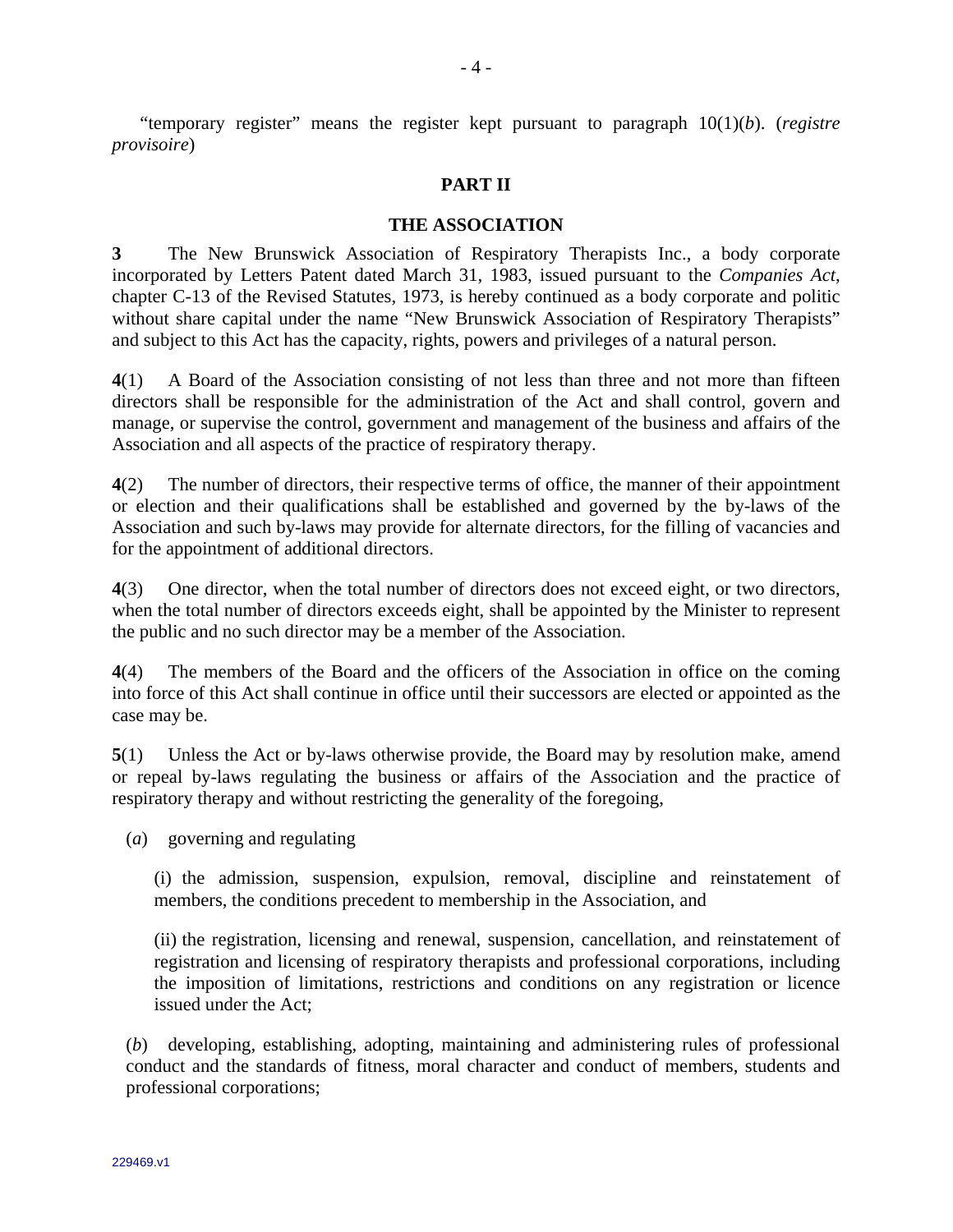(*c*) respecting and regulating professional liability insurance for members and professional corporations including requirements of such insurance for all or certain classes or categories of members and professional corporations whether such insurance is provided by or through the Association or otherwise;

(*d*) fix the method of setting annual and other fees and provide for the collection thereof;

(*e*) establish the time for, and manner of, the election or appointment and the number of the members of the Board;

(*f*) fix and regulate the time, place, calling and conduct of annual and special general meetings of the members of the Association and meetings of the Board;

(*g*) provide for the organization of regional or other divisions of the Association;

(*h*) prescribe the terms of office of members of the Board and the manner in which the vacancies on the Board may be filled;

(*i*) govern the acquisition, management, disposal, and conduct of the property and affairs of the Association;

(*j*) provide for the appointment, removal, functions, duties and remuneration of agents, officers and employees for the Association, and the security, if any, to be given by them to the Association;

(*k*) establish such standing committees, if any, as the Board may deem necessary to carry out the business of the Association;

(*l*) generally, facilitate all such matters as may be deemed by the Board to be necessary or desirable for the practice of respiratory therapy and the administration of the Association;

(*m*) develop, establish and maintain standards of professional ethics among its members;

(*n*) promote the professional welfare of the members of the Association;

(*o*) create one or more classes of membership and prescribe the rights, privileges and obligations of the members of each class;

(*p*) develop, establish and maintain standards for the practice of respiratory therapy;

(*q*) develop, establish and maintain standards for respiratory therapy education consistent with the changing needs of society;

(*r*) define by education, experience or otherwise general or specialized areas of respiratory therapy practice;

(*s*) prescribe standards of continuing respiratory therapy education for all persons registered under this Act;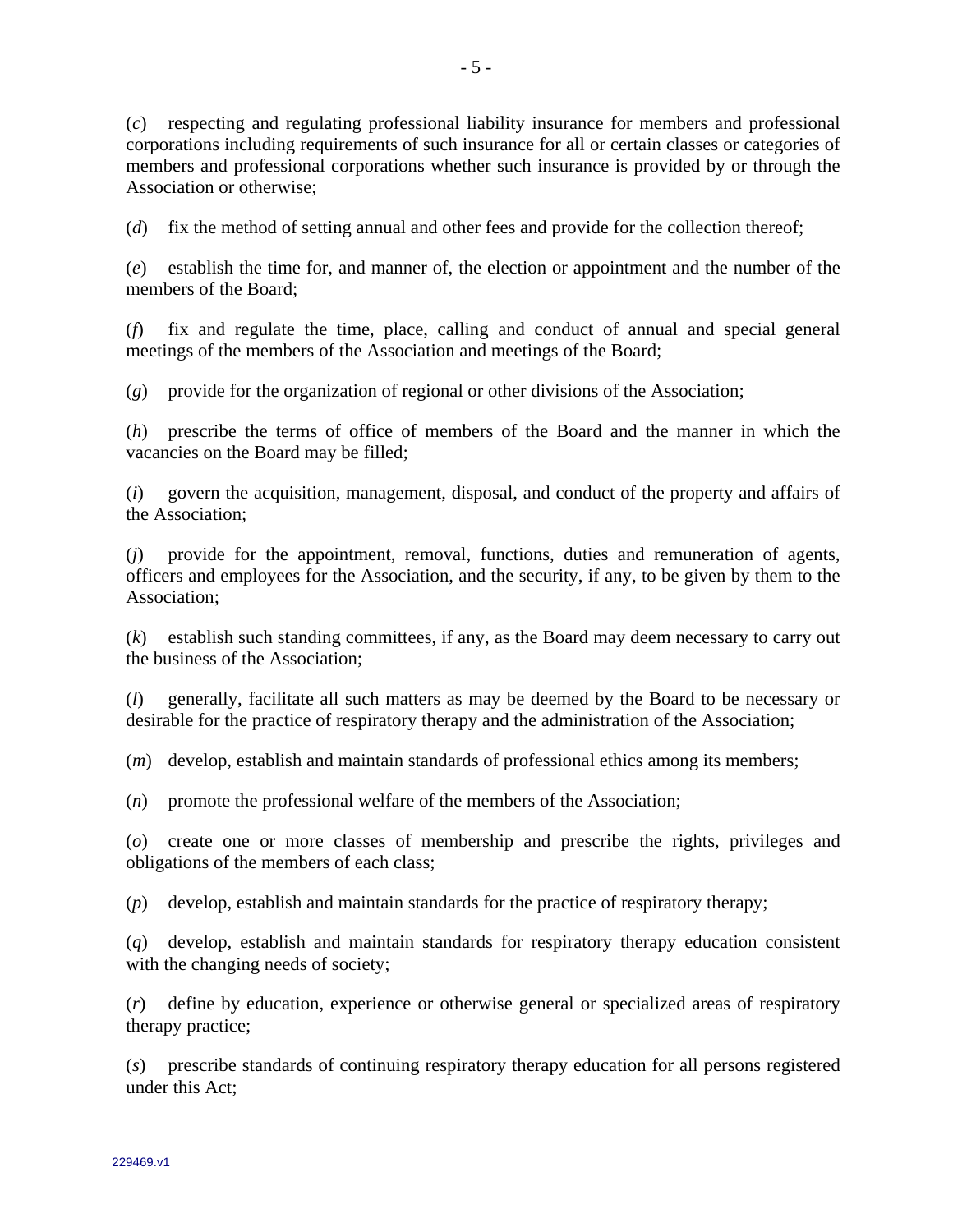(*t*) prescribe limitations on the right to practise; and

(*u*) requiring any member, licensee or holder of a certificate of registration to have as a condition of registration professional liability insurance and prescribing the amounts of such insurance.

**5**(2) By-laws relating to

(*a*) admission of members and the conditions precedent of membership in the Association described in subparagraph  $(1)(a)(i)$ ; and

(*b*) matters described in paragraphs  $(1)(b)$ ,  $(c)$ ,  $(p)$ ,  $(q)$ ,  $(r)$ ,  $(s)$  and  $(t)$ ;

shall not be effective or be acted upon until confirmed by the Minister.

**5**(3) The Board shall at least thirty days before the next meeting of the members of the Association submit all by-laws or amendments or repeal of any by-law made under subsection (1) to the members of the Association and the members may, at that meeting by ordinary resolution, confirm, reject or amend the by-laws, amendment or repeal thereof.

**5**(4) A by-law, or an amendment or a repeal of a by-law made by the Board under paragraph  $(1)(f)$ ,  $(g)$ ,  $(h)$  or  $(i)$  is effective from the date of the resolution of the Board until it is confirmed, confirmed as amended or rejected by the members under subsection (3) or until it ceases to be effective under subsection (5) and, where the by-law is confirmed or confirmed as amended, it continues in effect in the form in which it was so confirmed.

**5**(5) Where a by-law or an amendment or a repeal thereof is rejected by the members or where the Board does not submit the by-law, amendment or repeal to the members as required under subsection (3), the by-law, amendment or repeal ceases to be effective and no subsequent resolution by the Board to make, amend or repeal a by-law having substantially the same purpose or effect is effective until it is confirmed or confirmed as amended by the members.

**5**(6) No act done, or right acquired, under any by-law to which subsection (4) applies is prejudicially affected by the subsequent rejection or variation of that by-law at a general meeting of the Association.

**5**(7) A member entitled to vote at an annual meeting of the Association may make a proposal to make, amend or repeal a by-law.

**5**(8) A member making a proposal pursuant to subsection (7) shall send the written proposal to the Board of the Association at least sixty days before the date of the next annual meeting.

**5**(9) Upon receiving the proposal from a member to enact, amend or repeal a by-law, the Board shall cause the proposal to be published in the agenda for the next general meeting of the Association which agenda shall be distributed to the members in accordance with the by-laws of the Association, but where there is not sufficient time before the next general meeting of the Association to distribute the proposal in accordance with the provisions of the by-laws of the Association then the proposal shall be contained in the agenda for the next following general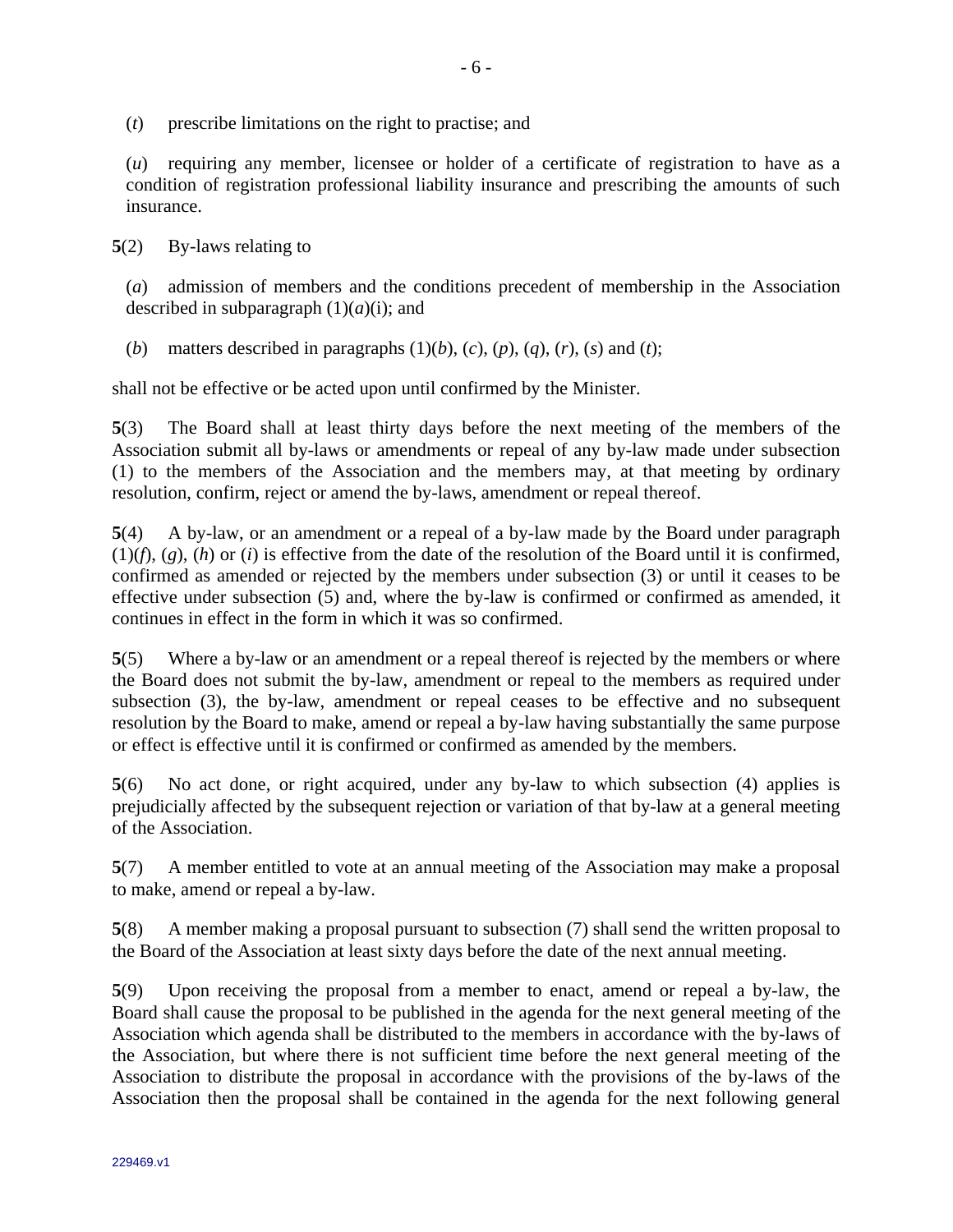meeting and shall be distributed to the members in accordance with the by-laws of the Association prior to the next following general meeting of the Association.

**6**(1) Unless the Act or by-laws otherwise provide, the Board may by resolution make any rules not contrary to the by-laws regulating any of the aspects, subjects or matters of the business or affairs of the Association as may be governed by by-law and any such rule shall be valid, binding and effective from the date of the resolution of the Board until amended or repealed by an ordinary resolution at an annual, or special or general meeting of the Association called for the purpose of considering the same.

**6**(2) Any amendment or repeal of a rule by the Board shall be made by a rule.

**7** No act or thing done in reliance on, or right acquired under or pursuant to, a by-law or rule that is subsequently repealed or amended shall be prejudicially affected by such repeal or amendment.

**8** All the by-laws and rules of the Association or the Board shall be available for inspection by any person at the head office of the Association at all reasonable times during business hours, free of charge.

### **PART III**

### **REGISTRATION AND MEMBERSHIP**

**9**(1) The Board shall appoint a Registrar of the Association who shall hold office during the pleasure of the Board.

**9**(2) The Board may appoint an Executive Director who shall hold office during the pleasure of the Board.

**9**(3) The Executive Director shall at all times be subject to the directions of the Board.

**9**(4) The offices of Registrar and Executive Director may both be held by one person at the same time.

**9**(5) There may be an executive committee of the Board composed of members of the Board, that, between meetings of the Board or at such other times as may be prescribed, may carry out any of the duties and exercise any of the powers and privileges of the Board and the executive committee shall carry out such other duties as may be assigned to it from time to time by the Board, the by-laws or the rules.

**9**(6) The number of members of the executive committee, their respective terms of office, the manner of their appointment or election and their qualifications shall be established and governed by the by-laws, provided that one member of the executive committee, when the total number of executive committee members does not exceed eight, or two members, when the total number exceeds eight, shall be directors appointed by the Minister under subsection 4(3).

**10**(1) The Registrar shall keep or cause to be kept: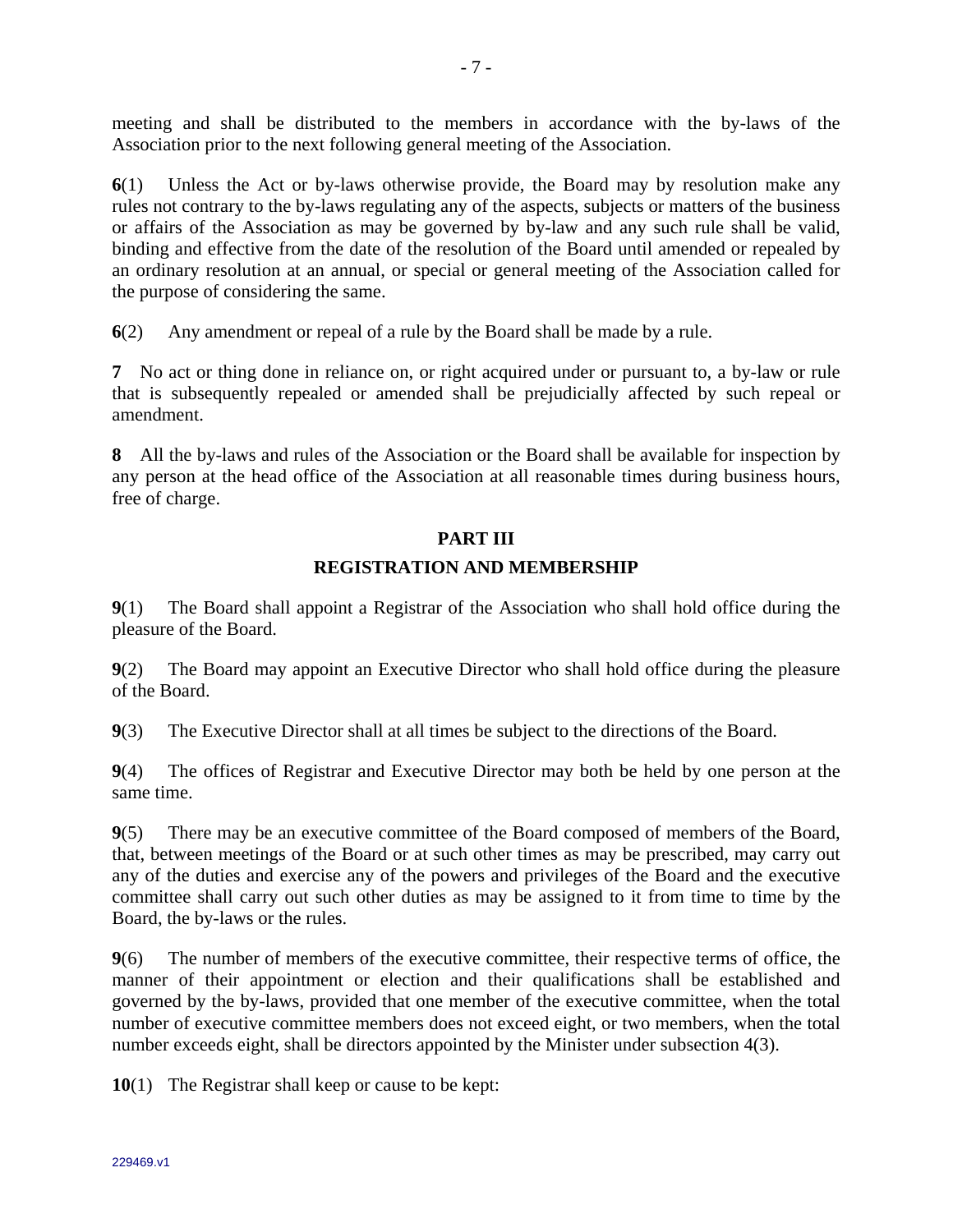(*a*) a register in which shall be entered the name and address of every person who has met the qualifications for registration as a respiratory therapist pursuant to this Act, the by-laws and the rules and is thereby entitled to engage in the practice of respiratory therapy;

(*b*) a temporary register in which shall be entered for such period of time as the by-laws or rules prescribe the name and address of every person who has completed a respiratory therapy education program at an approved school of respiratory therapy and who is eligible for registration as a respiratory therapist upon the completion of the requirements for registration established by the by-laws and rules;

(*c*) rosters of members in which shall be entered the name and address of every person who is entitled to membership in any category of membership established by the by-laws, other than persons whose names are entered in the register or the temporary register;

(*d*) a corporations register in which shall be entered the name and address of every professional corporation permitted to carry on the practice of respiratory therapy under the Act, the by-laws or the rules, and the names and addresses of the officers and directors of such corporations; and

(*e*) a specialists register in which shall be entered the name, address, qualifications and specialty of every respiratory therapist who is entitled to be registered in the specialists register under the Act, by-laws or rules.

**10**(2) The register may be divided into such parts as may be prescribed in which shall be entered the names of persons qualified pursuant to the by-laws and rules for such classifications and levels of registration, membership or practice as may be prescribed.

**10**(3) Every person who qualifies for registration under the provisions of the by-laws and rules may, upon payment of the prescribed fee, have his or her name entered in the register or appropriate part thereof and in the appropriate roster upon producing to the Registrar satisfactory evidence of his or her qualifications.

**10**(4) An applicant who is refused registration or the entry of his or her name in the appropriate roster by the Registrar may, by written notice, appeal that decision to the Board of directors which shall consider the appeal within thirty days of the receipt of the notice and upon making its decision shall forthwith report that decision in writing to the applicant.

**10**(5) No person shall be denied membership in the Association because of the race, nationality, religion, colour, sex, marital status, physical handicap, age, source of income, family status, political belief, the use of either of the two official languages of New Brunswick, ethnic or national origin of that person.

**11**(1) No respiratory therapist shall engage in the private practice of respiratory therapy without first providing the Registrar with proof of valid professional liability insurance in the minimum amount required by the by-laws and providing proof of renewal of such insurance each year thereafter.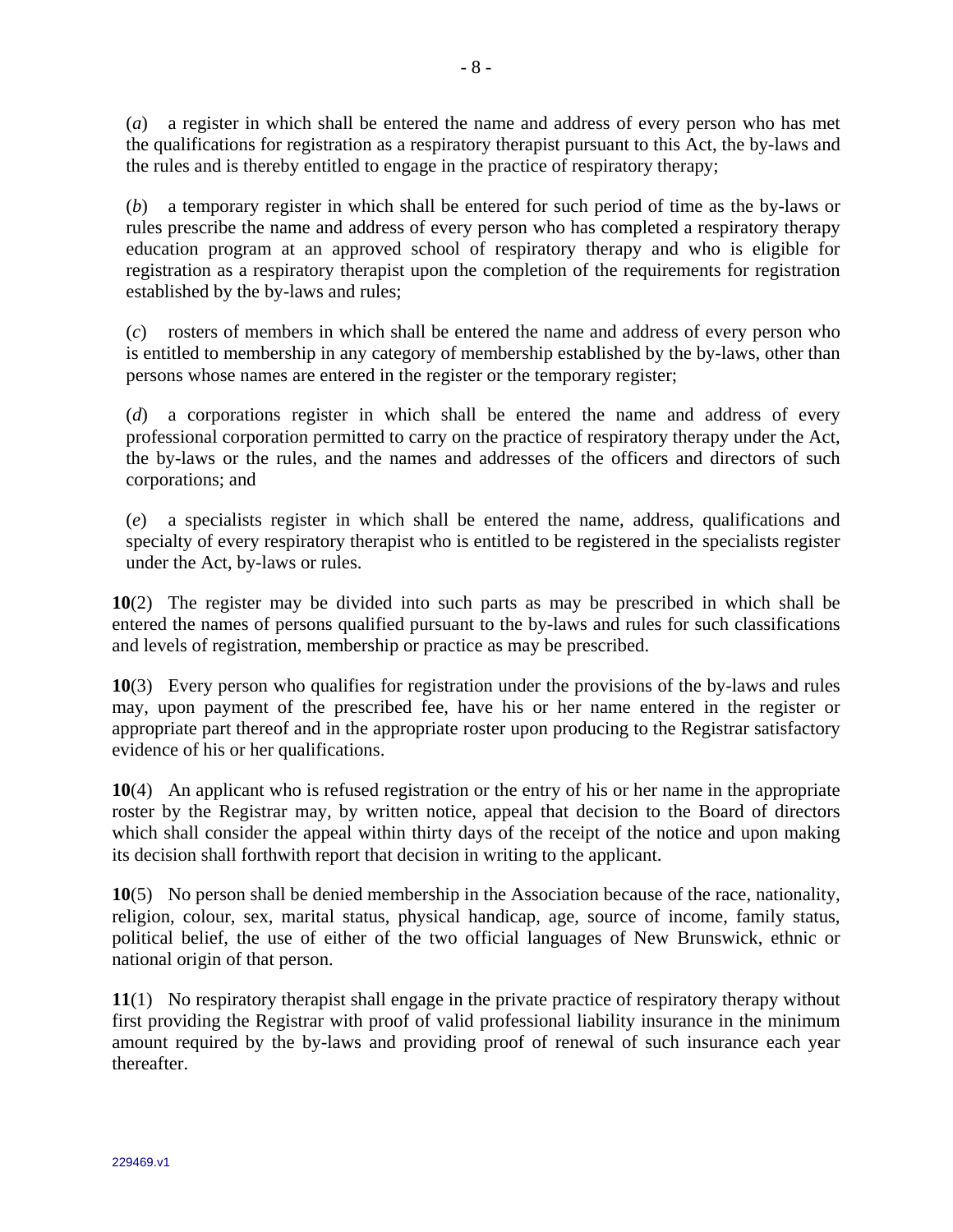**11**(2) No person shall practise as a respiratory therapist or hold himself or herself out for employment as a respiratory therapist unless his or her name is entered in the register or temporary register and a person so registered may practise or hold himself or herself out as a respiratory therapist only to such extent as is authorized by this Act, the by-laws and rules.

**11**(3) No person shall bring an action in any court to collect fees, compensation or other remuneration, for services performed as a respiratory therapist, unless registered under this Act.

**12** The register shall be open to inspection by any person at the office of the Registrar at all reasonable times during regular business hours free of charge; but any officer or employee of the Association may refuse such access to the register if there is reasonable cause to believe that the applicant seeks the access merely for commercial purposes.

**13**(1) Any person whose name is inscribed in the register as an active practising member or in the temporary register is entitled to practise as a respiratory therapist in New Brunswick subject to any restrictions imposed by the by-laws or rules, and is entitled to hold himself or herself out as a respiratory therapist.

**13**(2) Subject to subsection 30(2), a person whose name is not entered in the register or temporary register shall not practise as a respiratory therapist or hold himself or herself out as a respiratory therapist in the Province, or take or use the designation "respiratory therapist", "registered respiratory therapist" or the initials "RRT" or "RT" or the abbreviation "Reg. R.T.", or "Lic. R.T." or other initials or designations, either alone or in combination with other words, letters or description, that imply he or she is entitled to practise as a respiratory therapist.

**14** A statement certified under the hand of an officer of the Association respecting the registration status of a person is admissible in evidence as *prima facie* proof of the facts therein specified respecting the registration status of that person under this Act and is *prima facie* proof of any conditions or limitations set out in the statement, if any, as applicable to that person.

**15** Nothing herein prohibits the practice of respiratory therapy in New Brunswick or the recovery of fees or compensation for professional services rendered as a respiratory therapist by a person registered in another country, state, territory or province and whose engagement requires him or her to accompany and care for a patient temporarily residing in New Brunswick during the period of the engagement, if that person does not represent or hold himself or herself out as a person registered under the provisions of this Act.

**16**(1) The Registrar shall cause the name of a member to be removed from the register:

- (*a*) at the request or with the written consent of the member;
- (*b*) where the name has been incorrectly entered;
- (*c*) where notification is received of the member's death;
- (*d*) where the registration of the member has been revoked or suspended; or
- (*e*) when a person no longer meets the requirements for continued registration.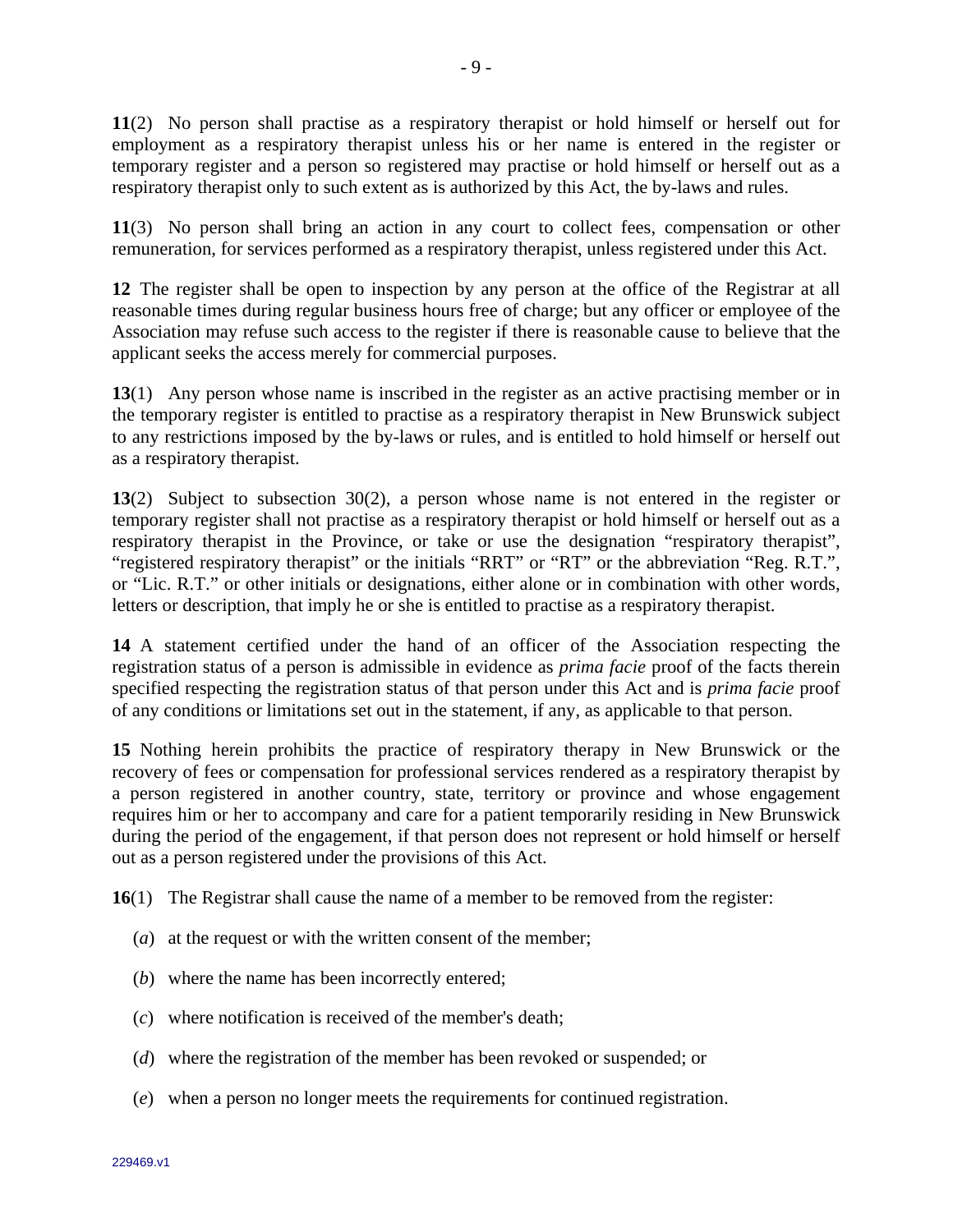**16**(2) The Registrar shall remove or cause the removal of the name of any person from the register, the temporary register, the specialists register, the corporations register or one or more of the rosters, who fails to meet or maintain the qualifications and standards for entry in such register or roster.

**16**(3) The registration of a respiratory therapist shall terminate and cease to have effect when the respiratory therapist's name is removed from the register.

**16**(4) Where the name of a member is removed from the register, the Registrar shall forthwith, by registered or certified mail addressed to the latest address shown on the register, notify the member that his or her name has been removed from the register.

**16**(5) Subject to subsection (6), the Board on such grounds as it deems sufficient may cause the name of a person removed from the register to be restored thereto either without fee or upon payment to the Association of

(*a*) a sum not exceeding the fees or other sums in arrears and owing by the person to the Association; and

(*b*) such additional sum as may be prescribed by the by-laws of the Association.

**16**(6) Where the name of a person who has been suspended or whose registration has been revoked is to be restored to the register under subsection (5), the Board may by resolution direct that the name be restored subject to such terms and conditions as the Board may prescribe.

**17**(1) The Registrar shall cause a certificate of membership or registration or renewal thereof to be issued annually or at such other times as may be prescribed to every person whose name is entered in the register, temporary register, or rosters, and a licence to professional corporations, and persons registered in the specialists register, and the certificate or licence shall state the date upon which it expires, the type of membership, registration or licence and any conditions or limitations imposed on the person to whom the certificate or licence is issued.

**17**(2) Every person, other than a client or any person acting on behalf of a client without expectation or hope of monetary compensation, who engages a person as a respiratory therapist and every agency or registry that procures employment or work for a person as a respiratory therapist

(*a*) shall ensure at the time of engagement and at least once each year thereafter if such engagement is continuing, that the person is the holder of a current registration or licence under the Act and is not engaged to perform duties and functions contrary to any conditions, limitations or restrictions imposed on the person's registration or licence or contrary to any conditions, limitations or restrictions imposed on the registration or licence of any professional corporation on behalf of which that person performs services; and

(*b*) where a person's engagement as a respiratory therapist is terminated because of dishonesty, incompetence or incapacity, shall forthwith report the matter to the Association and provide a copy of the report to the person whose engagement is terminated.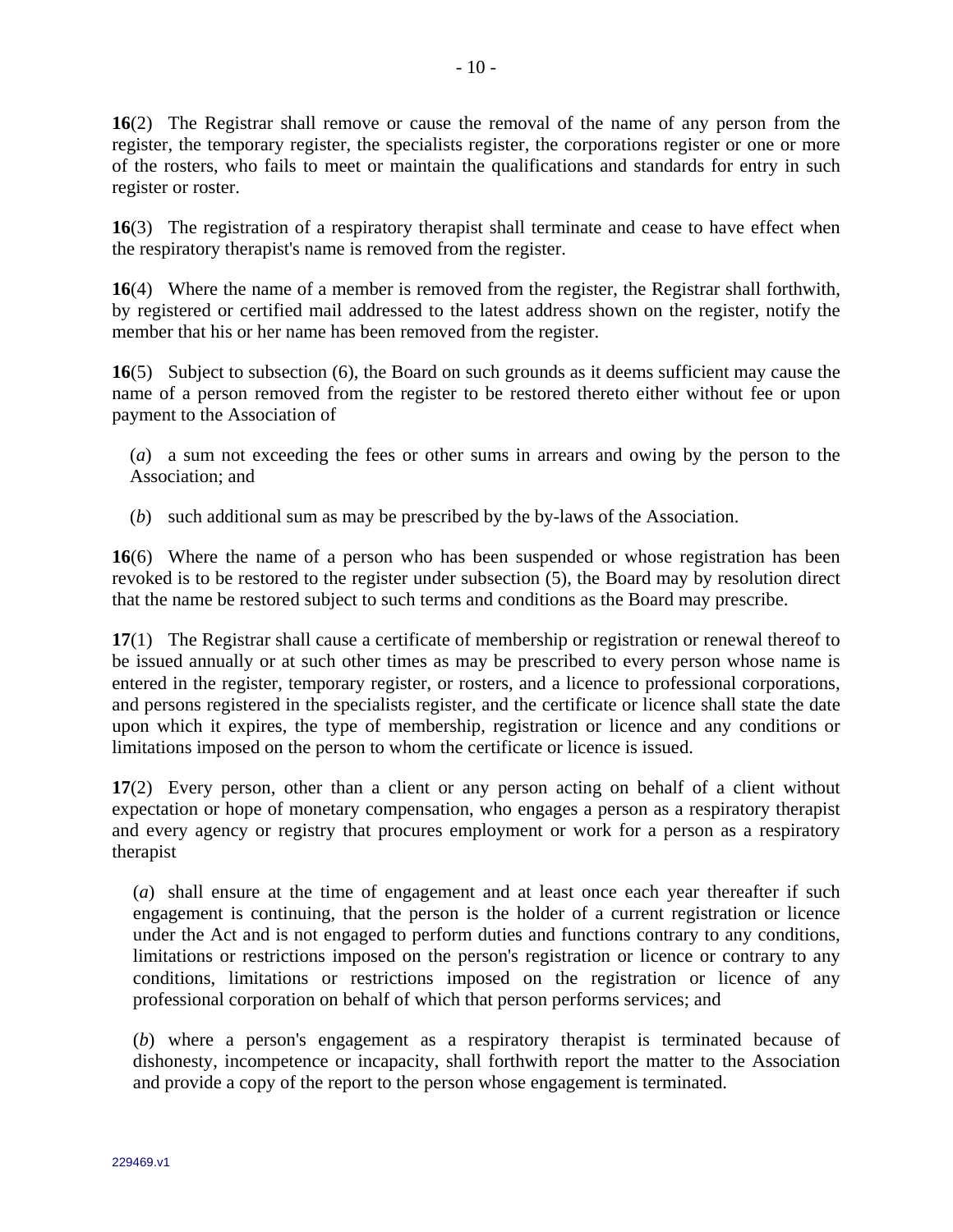**17**(3) Every member, licensee or holder of a certificate of registration who offers or provides to the public, services that are within the practice of respiratory therapy shall comply with the requirements of the by-laws and rules relating to professional liability insurance.

### **PART IV**

#### **PROFESSIONAL CORPORATIONS**

**18**(1) No corporation shall be entitled to have its name entered in a register or roster other than the corporations register.

**18**(2) No professional corporation shall be entitled to vote at any meeting of the Association.

**18**(3) All the provisions of the Act, by-laws and rules applicable to a member apply with all necessary modifications to a professional corporation unless otherwise expressly provided.

**18**(4) The Board may make by-laws

(*a*) prescribing the types of names, designations or titles by which

(i) a professional corporation,

(ii) a partnership of two or more professional corporations, or

(iii) a partnership of one or more professional corporations and one or more respiratory therapists,

may be known, and

(*b*) regulating the practice of respiratory therapy by professional corporations and requiring the filing of such reports, information and returns the Board considers necessary.

**19**(1) The articles of incorporation, articles of continuance or other constating documents of each professional corporation shall not prevent the corporation from

(*a*) engaging in every phase and aspect of rendering the same respiratory therapy services to the public that a respiratory therapist is authorized to render; and

(*b*) having the capacity and exercising the rights, powers and privileges of a natural person as may be necessary or incidental or ancillary to the rendering of respiratory therapy services including without restricting the foregoing, the power

(i) to purchase, lease or otherwise acquire and to own, mortgage, pledge, sell, assign, transfer or otherwise dispose of, and to invest in, deal in or with, real or personal property;

(ii) to contract debts and borrow money, issue and sell or pledge bonds, debentures, notes and other evidences of indebtedness and execute such mortgages, transfers of corporate property and other instruments to secure the payment of corporate indebtedness as required; and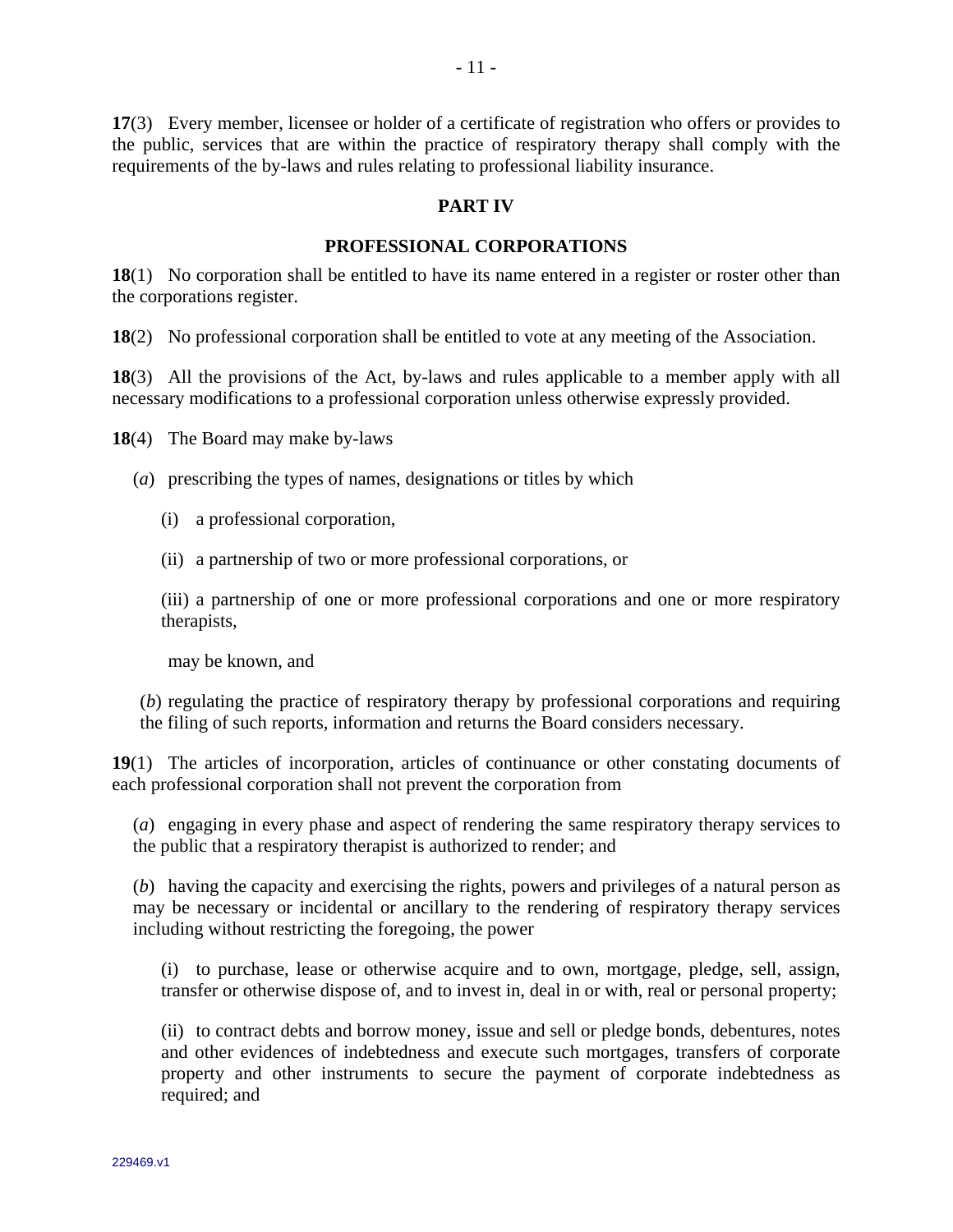(iii) to enter into partnership, consolidate or merge with or purchase the assets of another corporation or individual rendering the same type of professional services.

**19**(2) The legal and beneficial ownership of a majority of the issued shares of a professional corporation shall be vested in one or more members and shall entitle such member or members to elect all of the directors of the professional corporation.

**19**(3) The legal and beneficial ownership of all issued shares of a professional corporation other than those referred to in subsection (2) shall be vested in the persons prescribed.

**19**(4) No member who is a shareholder of a professional corporation shall enter into a voting trust agreement, proxy or any other type of agreement vesting in a person who is not a member the authority to exercise the voting rights attached to any or all of the member's shares, and every shareholder who does so commits an offence.

**19**(5) The practice of respiratory therapy on behalf of a professional corporation shall be carried on by respiratory therapists.

**19**(6) For the purposes of subsection (5), the practice of a respiratory therapist shall be deemed not to be carried on by clerks, secretaries, assistants and other persons employed by the corporation to perform services that are not usually and ordinarily considered by law, custom or practice to be services that may be performed only by a respiratory therapist.

**19**(7) A licence issued to a professional corporation may be revoked, or its renewal withheld, by the Registrar where any of the conditions specified in subsections (1), (2), (3), (4) or (5) no longer exist.

**19**(8) Where a professional corporation ceases to fulfil any condition specified in subsections  $(2)$ ,  $(3)$  or  $(4)$  by reason only of

(*a*) the death of a member of the Association,

(*b*) the striking off or other removal, from the register or any roster, of the name of a member, or

(*c*) the suspension or revocation of the licence of a member,

the professional corporation has one hundred and eighty days or such longer period as the Board may permit from the date of the death, striking off, removal, suspension or revocation, as the case may be, in which to fulfil the condition, failing which the Registrar shall revoke the licence of the professional corporation.

**20** A corporation to which a licence is issued may practise respiratory therapy in its own name, subject to any conditions, restrictions or limitations as may be prescribed or as set out in its licence.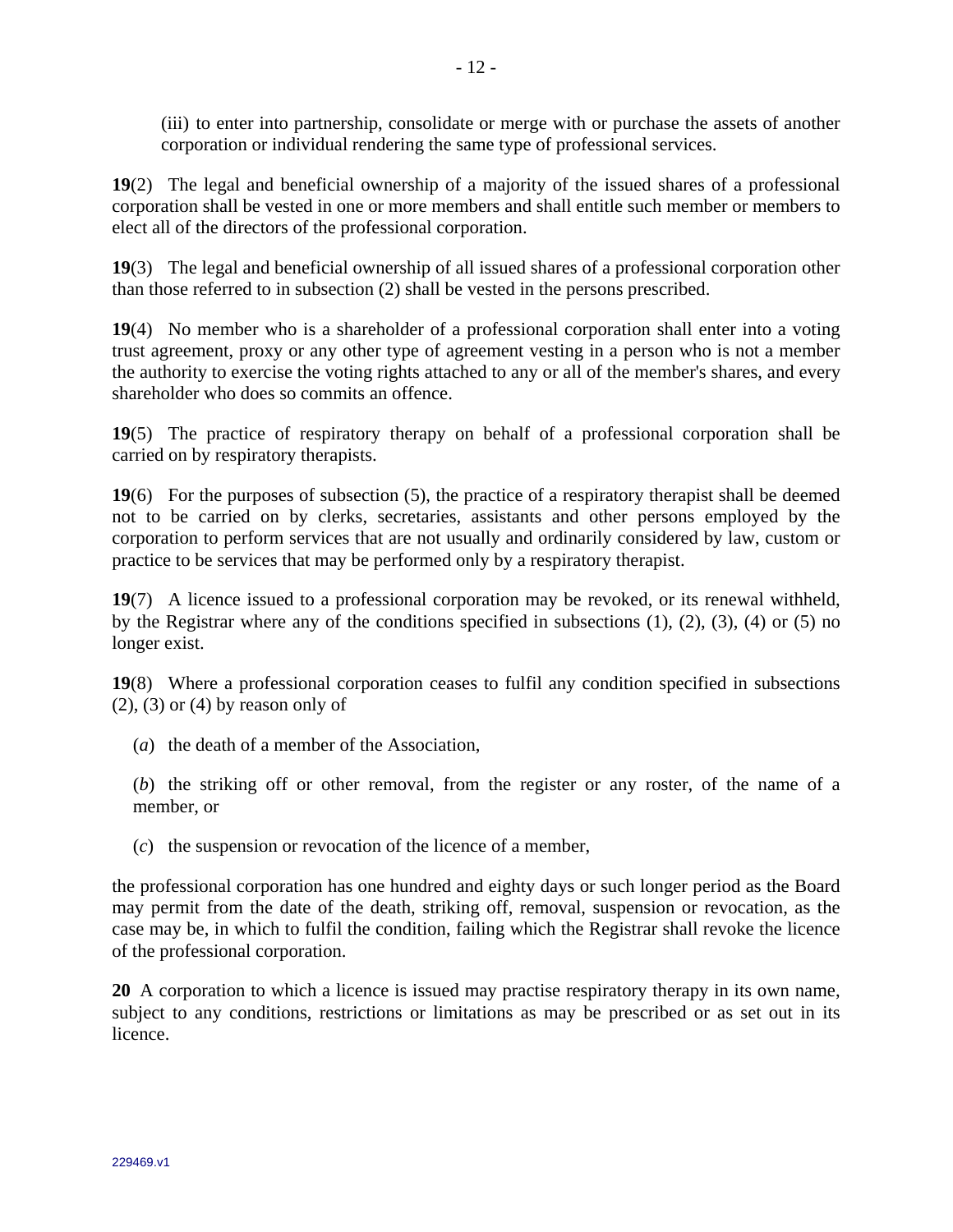**21** The relationship of a member to a professional corporation, whether as a shareholder, director, officer or employee, does not affect, modify or diminish the application of the provisions of the Act, by-laws or rules to the member.

**22** Nothing contained in the Act, by-laws or rules respecting professional corporations shall affect, modify or limit any ethical obligation of a respiratory therapist.

### **PART V**

### **OFFENCES AND ENFORCEMENT**

**23**(1) Except as provided in the Act, by-laws or rules, no person other than a person whose name is entered in the register or the temporary register shall

(*a*) publicly or privately, whether or not for hire, gain or hope of reward hold himself or herself out in any way as being a respiratory therapist or as being entitled to practise as a respiratory therapist;

(*b*) assume or use any title, name, designation, initials or description, including those referred to in the Act, that could lead the public to believe that person is a member of the Association or a respiratory therapist; or

(*c*) practise as a respiratory therapist.

**23**(2) Any person authorized to practise as a respiratory therapist or hold himself or herself out as a respiratory therapist or specialist under the provisions of the Act who practises as a respiratory therapist in violation of any condition, limitation or restriction imposed upon the person's registration or membership or who fails to inform his or her employer of any such condition, limitation or restriction commits an offence.

**24** Any professional corporation that breaches or permits the breach of any condition, limitation or restriction imposed upon its registration or licence commits an offence and an officer, director, agent or shareholder who directed, authorized, assented to, acquiesced in or participated in the commission of the offence is guilty of the offence and liable to the punishment provided for the offence, whether or not the professional corporation has been prosecuted or convicted.

**25** Any person who knowingly furnishes false or misleading information in or in respect of any application made under the Act, by-laws or rules or in any statement or return required to be furnished under the Act, by-laws or rules, commits an offence.

**26**(1) A person who violates any provision of the Act commits an offence and is liable on summary conviction to a fine not less than

- (*a*) \$1,000 for a first offence;
- (*b*) \$5,000 for a second offence; or
- (*c*) \$10,000 for a third or subsequent offence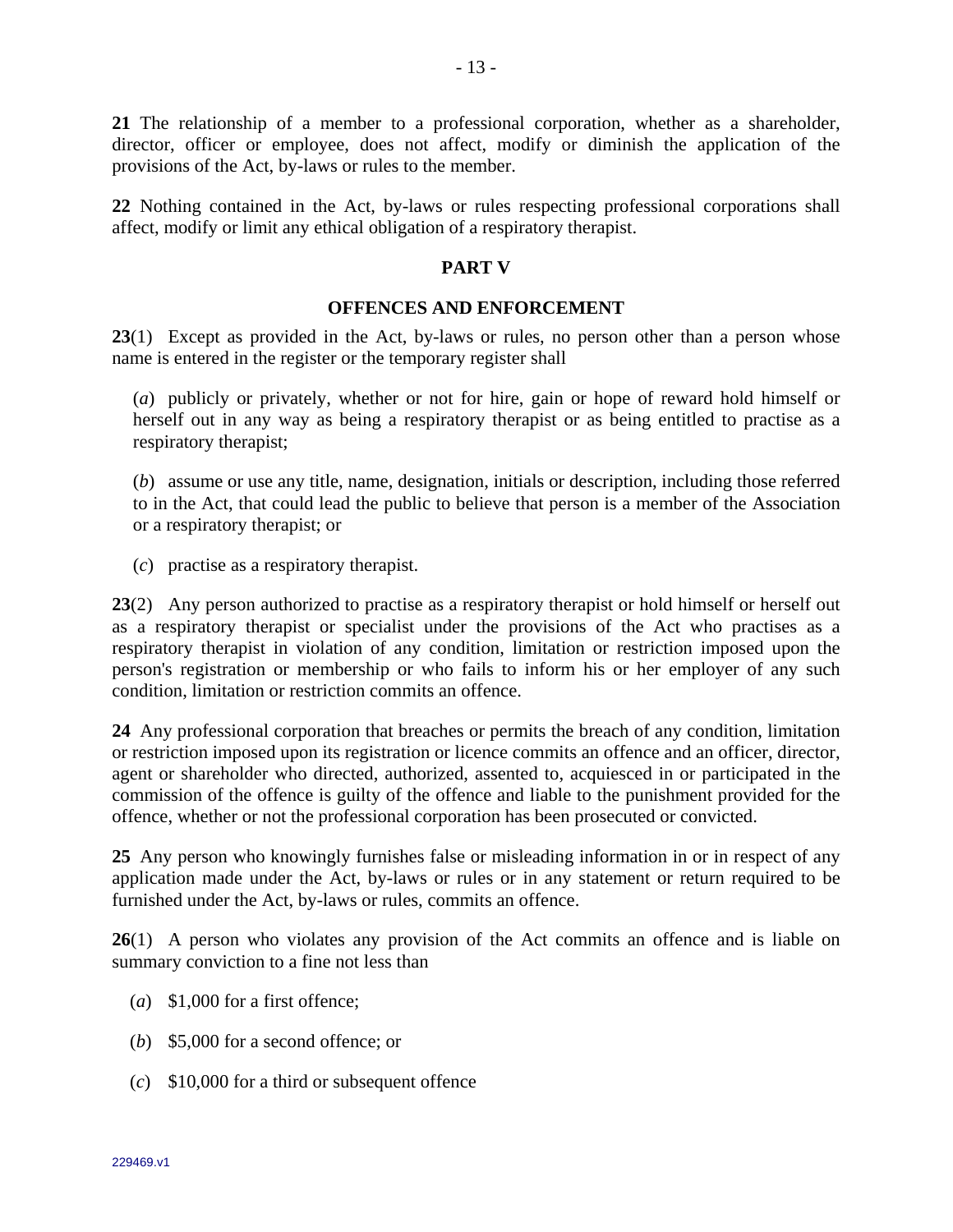or to imprisonment for a term not exceeding six months, or both; and upon failure to pay a fine imposed under paragraph (*a*), (*b*) or (*c*), to imprisonment for a term of not more than six months.

**26**(2) All fees, fines and penalties payable under the Act shall be paid to the Association and belong to the Association.

**26**(3) Any information to be laid under the Act may be laid by the Registrar of the Association or any member of the Association authorized by the Board.

**26**(4) The Board may institute and carry on or authorize any person to institute or carry on the prosecution of any offence under the Act.

**27** Where a member or former member or an applicant for registration does or attempts to do anything contrary to the provisions of the Act, by-laws or rules, the doing of such thing may be restrained by an injunction of the Court at the instance of the Board acting in the name of the Association.

**28** Where any person other than a person described in section 27 does or attempts to do anything contrary to the provisions of the Act, the doing of such thing may be restrained by an injunction of the Court at the instance of the Board acting in the name of the Association.

**29**(1) No prosecution for an offence under the Act shall be commenced after the expiration of one year from the date of the last act that is part of the alleged offence.

**29**(2) Where a violation of any provision of the Act continues for more than one day, the offender is guilty of a separate offence for each day that the violation continues.

**29**(3) For the purposes of the Act, proof of the performance of one act in the practice of respiratory therapy on one occasion is sufficient to establish that a person has engaged in the practice of respiratory therapy.

**30**(1) The provisions of this Act do not prevent:

- (*a*) any person from giving necessary respiratory therapy in case of urgent need; or
- (*b*) the domestic administration of family remedies.

**30**(2) Nothing in this Act prohibits or prevents:

(*a*) the practice of medicine by a person authorized to carry on such practice under the *Medical Act*;

(*b*) the practice of dentistry by a person authorized to carry on such practice under the *New Brunswick Dental Act, 1985*;

(*c*) the carrying on of the occupation of biomedical engineering, including the maintenance of medical equipment by a person trained and qualified to carry on such occupation;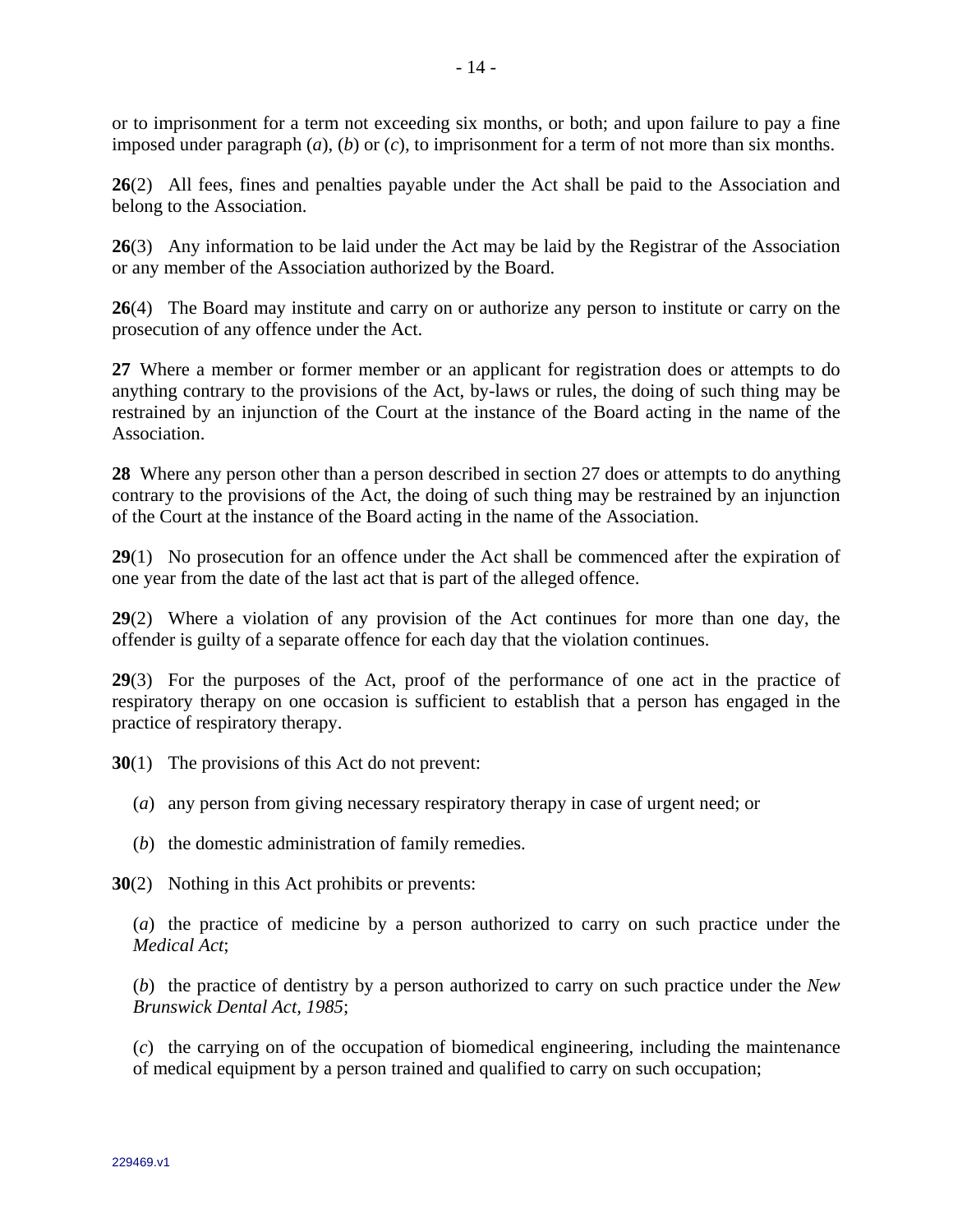(*d*) the practice of engineering technology by a person authorized to carry on such practice under the *Engineering Technology Act*;

(*e*) the practice of occupational therapy by a person authorized to carry on such practice under the *Occupational Therapy Act*;

(*f*) the practice of pharmacy by a person authorized to carry on such practice under the *Pharmacy Act*;

(*g*) the practice of physiotherapy by a person authorized to carry on such practice under the *Physiotherapy Act*;

(*h*) the practice of nursing or the practice of a nurse practitioner by a person authorized to carry on such practice under the *Nurses Act*;

(*i*) the practice of cardiology technology by a person authorized to carry on such practice under the *Cardiology Technologists Act*;

(*j*) the practice of paramedicine and paramedic practice by a person authorized to carry on such practice under the *Paramedic Act*;

(*k*) the practice of medical laboratory technology by a person authorized to carry on such practice under the *Medical Laboratory Technology Act*; or

(*l*) the practice of speech-language pathology or audiology by a person authorized to carry on such practice under the *Speech-Language Pathology and Audiology Act*.

## **PART VI**

### **DISCIPLINE AND FITNESS TO PRACTISE**

**31**(1) In this Part "complaint" means any complaint, report or allegation in writing and signed by the complainant regarding the conduct, actions, competence, character, fitness, health or ability of a member and a request referred to in subsection (2) and "member" includes former member, and any person whose name is or was entered in any register or roster of the Association.

**31**(2) In the absence of a complaint, if the Registrar or the Board has reason to believe that the conduct or actions of a member may constitute professional misconduct, incompetence or incapacity, the Registrar or the Board may request the Complaints Committee to investigate the member.

**31**(3) Upon receiving a complaint referred by the Registrar or a request from the Registrar or the Board, the Complaints Committee shall investigate the matter raised by the complaint or in the request.

**32** For all purposes under this Act the complaint referred to in and to be dealt with in accordance with the Discipline and Fitness to Practise provisions of the Act, by-laws and rules is the original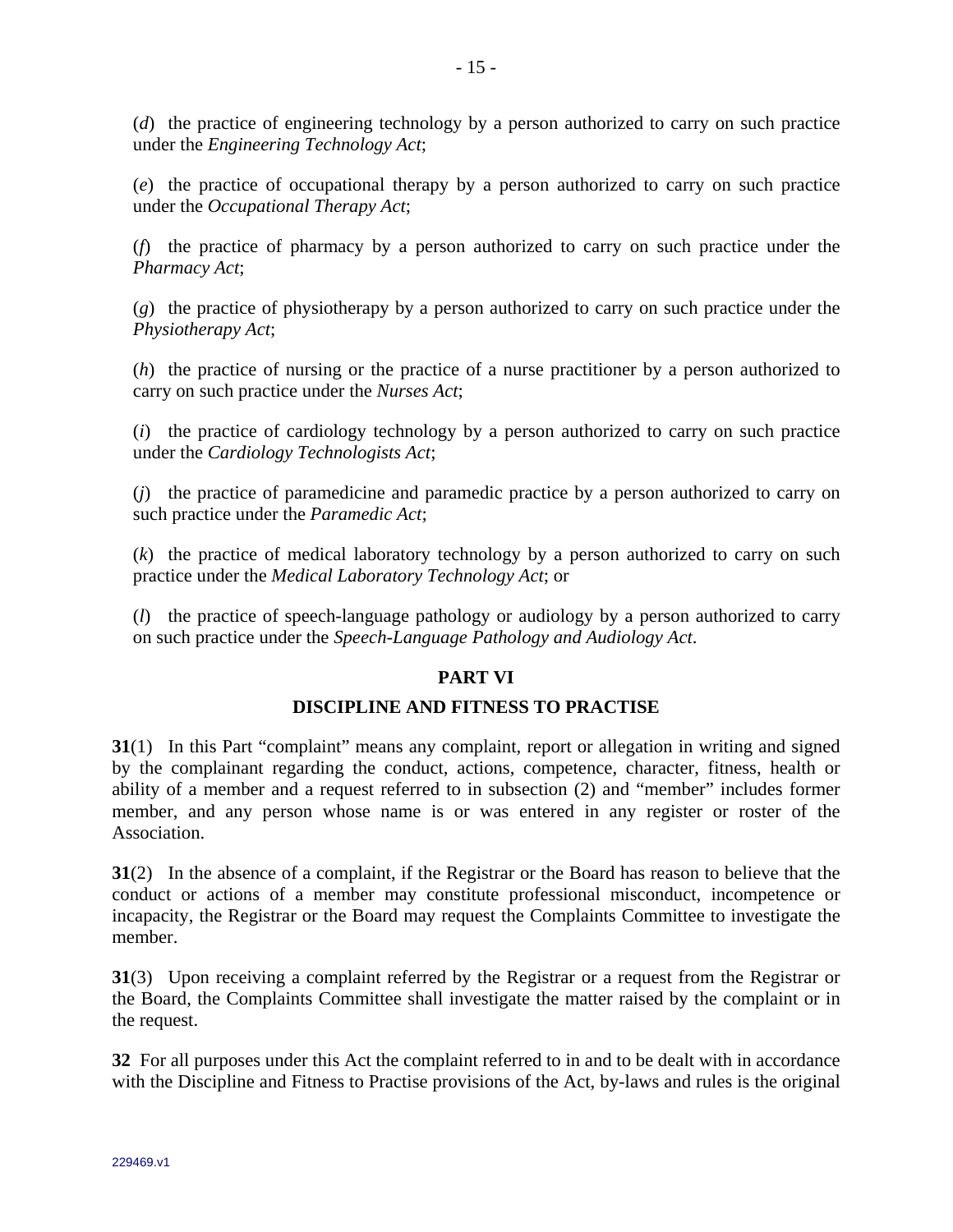complaint defined in subsection 31(1) and there shall be no requirement that any person prepare

any summary of the complaint or any charges with respect to such complaint.

**33**(1) The Board shall cause an investigation to be carried out by the Complaints Committee of every complaint received, if the complaint in substance alleges that a member

(*a*) has been guilty of

(i) professional misconduct;

(ii) conduct unbecoming a member including any conduct that might adversely affect the standing or good name of the profession or the Association;

(iii) incompetence;

(iv) conduct demonstrating that the member is unfit or incapable to practise as a respiratory therapist;

(v) any conduct in breach of the provisions of the Act, by-laws or rules;

(vi) dishonesty; or

(vii) any habit rendering the member unfit or incapable of carrying on the practice of a respiratory therapist; or

(*b*) is suffering from any ailment or condition rendering the member unfit or incapable of carrying on the practice of a respiratory therapist.

**33**(2) All complaints against a member received by the Association or the Board shall be delivered forthwith by the Registrar to the chairperson of the Complaints Committee and a copy of the same shall immediately be forwarded to the member.

**33**(3) The Board shall maintain a standing committee known as the Complaints Committee, which in this section and section 34 is referred to as the "Committee".

**33**(4) The Committee shall be composed of one or more respiratory therapists, and at least one person who is not a member shall be appointed to represent the public by the Board and none of the Committee members shall be a director of the Association or a member of the Discipline Committee or Fitness to Practise Committee.

**33**(5) The quorum, number of Committee members, their terms of office, qualifications and the manner of their appointment shall be established and governed by the by-laws and the by-laws may regulate the procedures, functions and operations of the Committee and may permit the establishment of panels of the Committee to act for and to carry out and exercise all the duties and powers of the Committee.

**33**(6) The Board shall appoint one of the members of the Committee who shall be a respiratory therapist to be the chairperson of the Committee.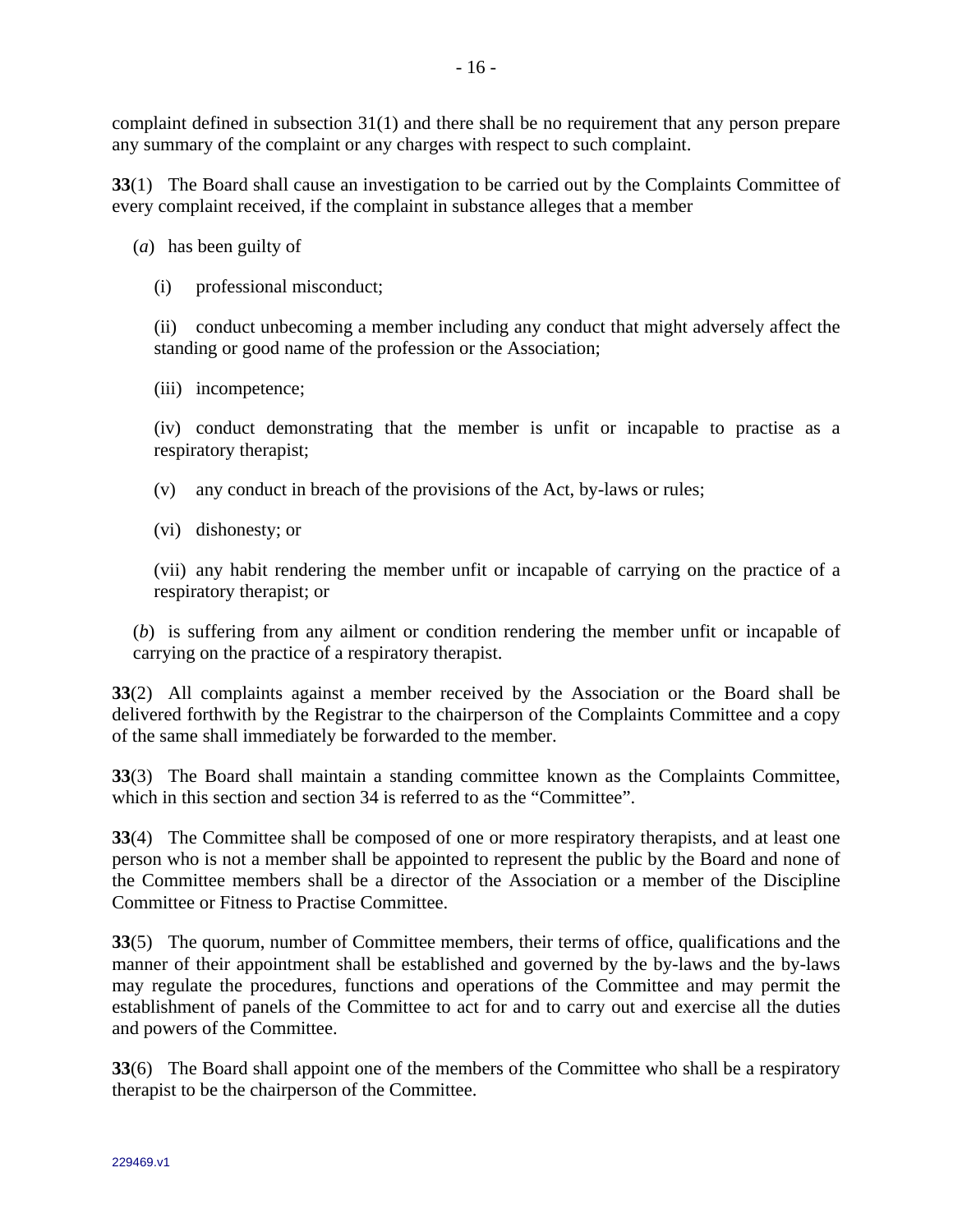**33**(7) The Board shall advise the Minister of the name of the lay representative appointed under subsection (4).

**33**(8) The Committee shall

- (*a*) consider and investigate all complaints delivered to it, and
- (*b*) perform such other duties as may be assigned to it by the Board, the by-laws or rules.

**33**(9) The Committee shall consider all evidence and in this section the term "evidence" includes but is not necessarily limited to documents, information and oral submissions which may be presented to the Committee.

**33**(10) The Committee may engage such persons it considers necessary including legal counsel to assist it in the consideration and investigation of complaints and shall, subject to the by-laws and rules, determine its own rules of procedure.

**33**(11) The Committee may, at any time following the receipt of a complaint, subject to such restrictions and procedures as may be prescribed, attempt to informally mediate and resolve a complaint.

**33**(12) Any member against whom a complaint has been made shall be entitled to

(*a*) prompt notice that a complaint has been received by the Committee or that the Board has caused an investigation to be commenced by the Committee and a copy of the complaint;

(*b*) copies of all reports, documents and evidence presented to the Committee in writing concerning the complaint, other than privileged documents; and

(*c*) at least fourteen days' notice of the first meeting of the Committee called to consider the complaint, which notice shall be accompanied by copies of all reports, documents and evidence in writing concerning the complaint, other than privileged documents, then in the possession of the Committee, and the opportunity after such notice to submit to the Committee in writing any explanation, evidence, documents or representation the member may wish to make concerning the complaint or investigation.

**33**(13) Where the Committee has reasonable grounds to believe that a member who is the subject of an investigation is incapacitated, the Committee may require the member to submit to physical or mental examinations or both by one or more qualified persons selected by the Committee and, subject to subsection (16), may make an order directing the Registrar to suspend the member's certificate of registration until the member submits to the examinations.

**33**(14) Where the Committee has reasonable grounds to believe that a member who is the subject of an investigation is incompetent, the Committee may require the member to submit to such examinations as the Committee may require in order to determine whether the member has adequate skill and knowledge to practise respiratory therapy and, subject to subsection (16), may make an order directing the Registrar to suspend the member's registration until the member submits to the examinations.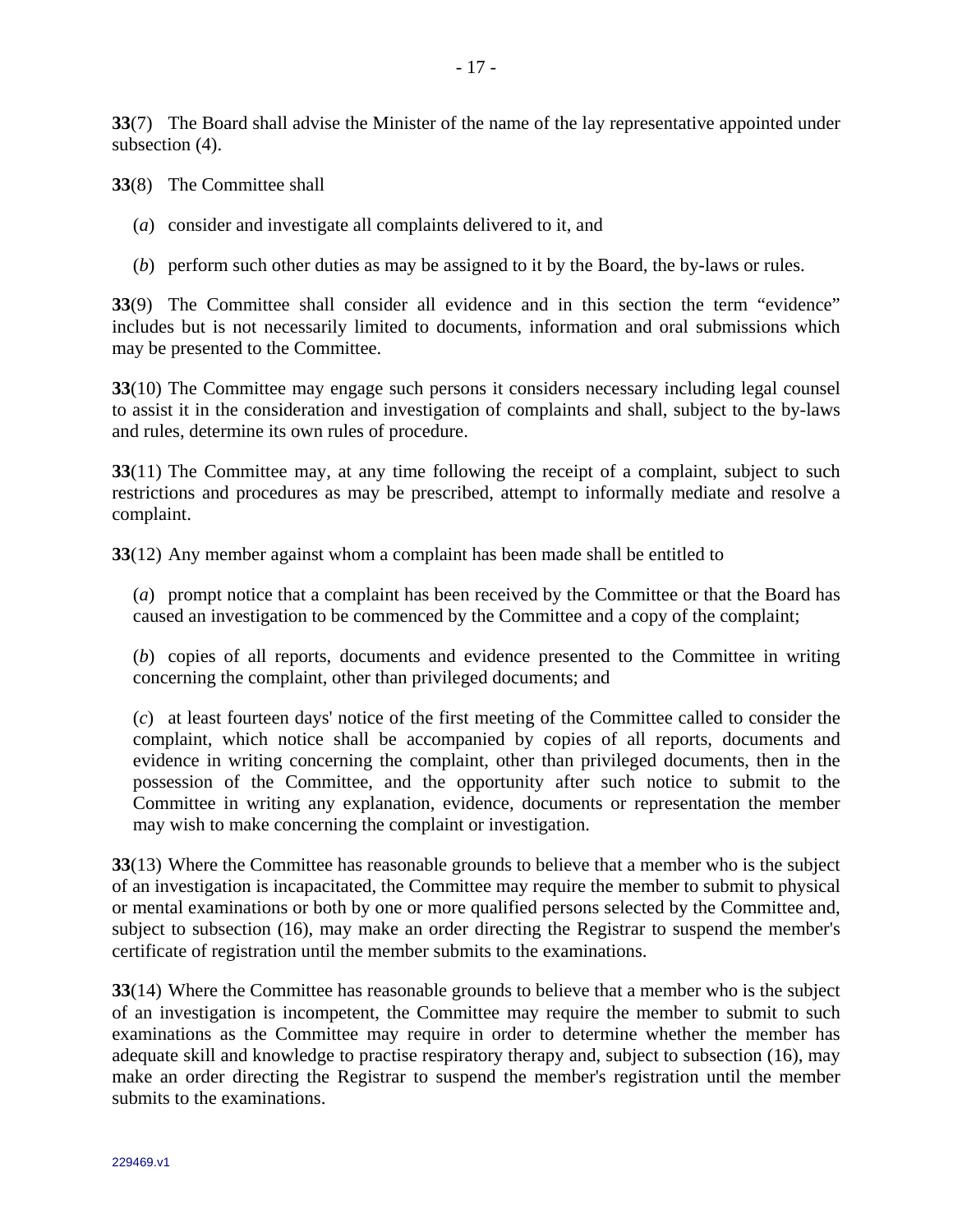**33**(15) Subject to the by-laws, if the Committee in its absolute discretion at any time after the receipt of a complaint considers it necessary or advisable, it may without hearing require any professional corporation to submit to an examination of its practice, business, books and records by such person or persons as the Committee may designate and if the professional corporation fails to submit to such examination the Committee may without further notice suspend the professional corporation's registration and licence until it does so.

**33**(16) No order shall be made by the Committee under subsection (13) or (14) with respect to a member unless the member has been given

- (*a*) notice of the intention of the Committee to make the order, and
- (*b*) at least ten days to make written submissions to the Committee after receiving the notice.

**33**(17) Any person who conducts an examination under this section shall prepare and sign an examination report containing his or her findings and the facts on which they are based and shall deliver the report to the Committee.

**33**(18) The Committee shall forthwith deliver a copy of the examination report to the member who is the subject of the investigation.

**33**(19) A report prepared and signed by a person referred to in subsection (17) is admissible as evidence at a hearing without proof of its making or of the person's signature if the party introducing the report gives the other party a copy of the report at least ten days before the hearing.

**33**(20) The Committee, at any time after requiring a member to submit to examinations under this section, may refer the matter of the member's alleged incapacity or incompetence to the Discipline Committee or the Fitness to Practise Committee.

**33**(21) A member who fails to submit to an examination under subsection (13) or (14) commits an act of professional misconduct.

**33**(22) After the completion of an investigation of a complaint and after considering the submission of the member and considering or making a reasonable attempt to consider all documents and information it considers relevant to the matter, the Committee may

(*a*) direct that no further action be taken if, in the opinion of the Committee, the complaint is frivolous or vexatious or there is insufficient evidence of professional misconduct, incompetence or incapacity,

(*b*) refer allegations of professional misconduct, incompetence or incapacity, to the Discipline Committee or the Fitness to Practise Committee,

(*c*) caution the member, or

(*d*) take such other action as it considers appropriate in the circumstances that is not inconsistent with this Act or the by-laws.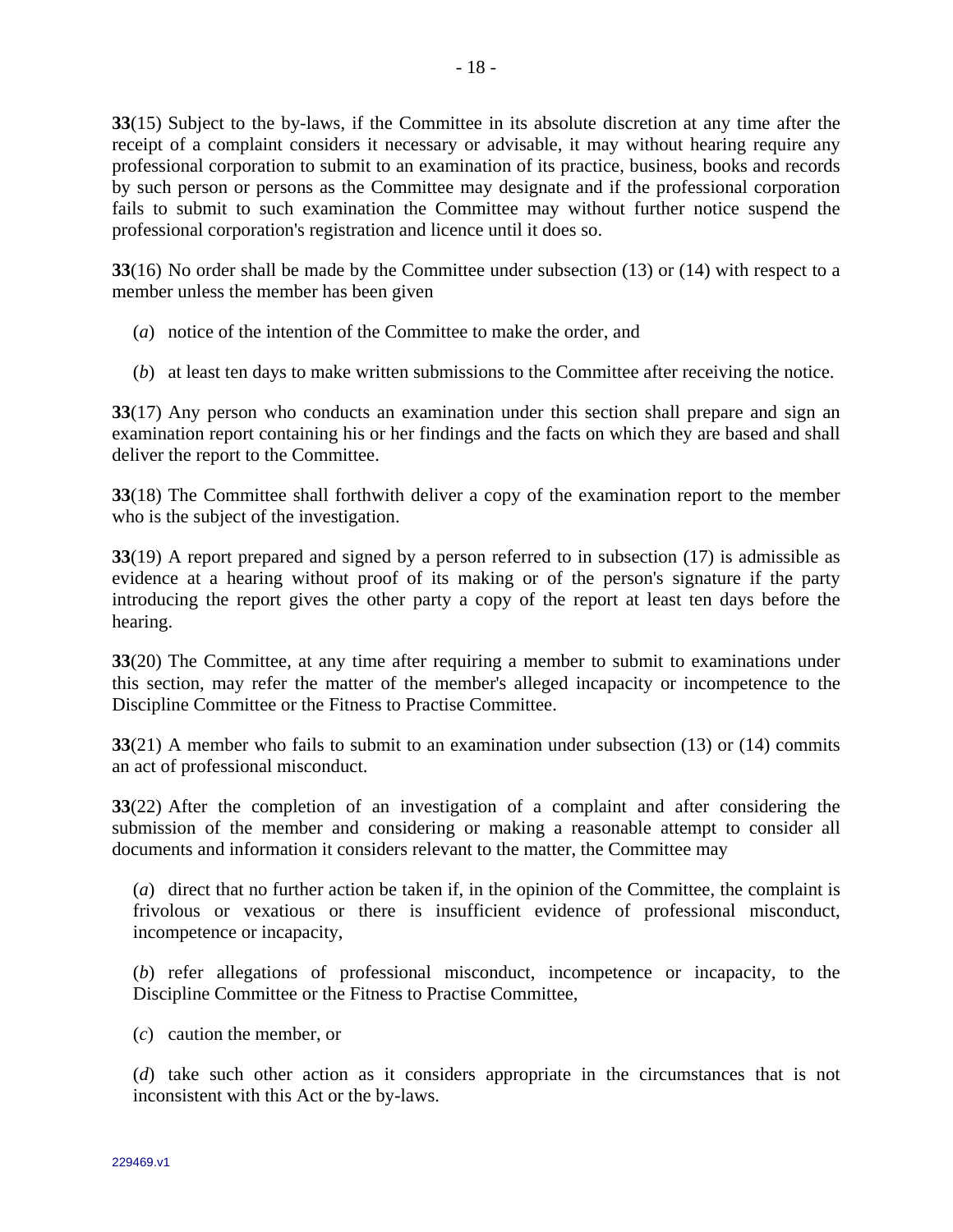**33**(23) The Committee shall prepare a summary of its findings and its decision in writing and shall send a copy to the member and the complainant, if any, by registered or certified mail, or by courier.

**33**(24) Nothing in this section requires that examinations ordered under subsections (13) and (14) be carried out before the Committee acts under subsection (22).

**34**(1) Where the Committee refers a complaint to the Discipline Committee or Fitness to Practise Committee or where the Committee considers the action necessary to protect the public pending the conduct and completion of proceedings before the Committee in respect of a member, the Committee may, subject to subsection (2), make an interim order

(*a*) directing the Registrar to impose specified conditions, limitations and restrictions upon the member's registration, or

(*b*) directing the Registrar to suspend the member's registration.

**34**(2) No order shall be made by the Committee under subsection (1) unless the member has been given

(*a*) notice of the Committee's intention to make the order, and

(*b*) at least ten days to make representations to the Committee in respect of the matter after receiving the notice.

**34**(3) Where the Committee takes action under subsection (1), the Committee shall notify the member of its decision and the reasons for the decision in writing.

**34**(4) An order under subsection (1) continues in force until the matter is disposed of by the Discipline Committee or the Fitness to Practise Committee, unless the order is stayed pursuant to an application under subsection (5).

**34**(5) A member against whom action is taken under subsection (1) may apply to the Court for an order staying the action of the Committee.

**34**(6) If an order is made under subsection (1) by the Committee in relation to a complaint referred to the Discipline Committee or the Fitness to Practise Committee, the Association and the Discipline Committee or the Fitness to Practise Committee shall act expeditiously in relation to the complaint.

**35**(1) The Board shall maintain two standing committees known as the Discipline Committee and the Fitness to Practise Committee, which in this section shall be referred to as the "Committee."

**35**(2) Each Committee shall be composed of respiratory therapists and at least one person who is not a member shall be appointed to represent the public by the Board and none of the Committee members shall be a director of the Association.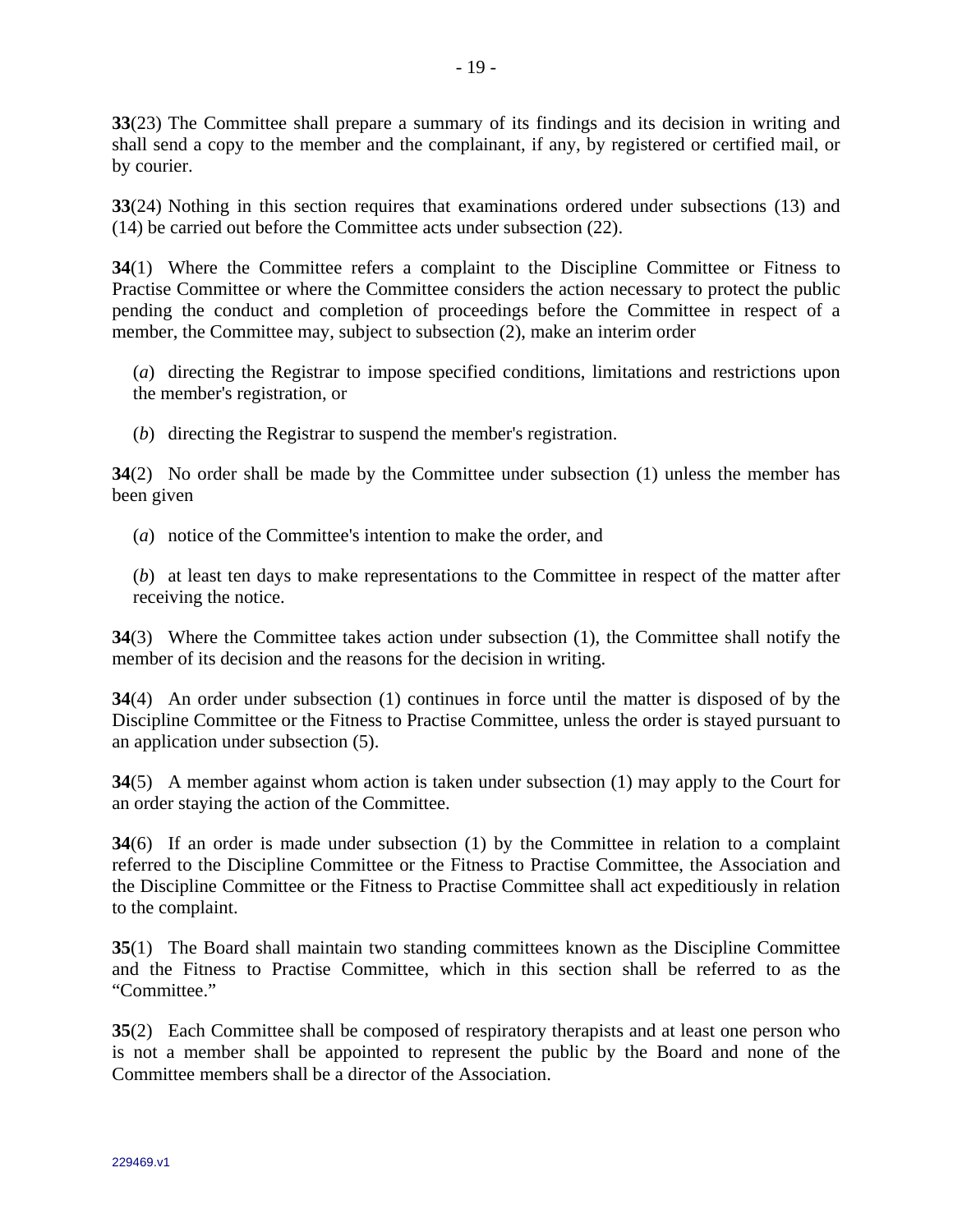**35**(3) The quorum, number of Committee members, their terms of office, qualifications and the manner of their appointment shall be established and governed by the by-laws and the by-laws may regulate the powers, procedures, functions and operations of the Committee, may permit the establishment of panels of the Committee to act for and to carry out and exercise all the duties and powers of the Committee and may provide that members of each Committee may be members of both Committees.

**35**(4) The Board shall appoint one of the members of each Committee who shall be a respiratory therapist to be the chairperson of the Committee.

**35**(5) The Board shall advise the Minister of the name of the lay representative appointed under subsection (2).

**35**(6) Each Committee shall conduct its proceedings in accordance with its own rules of procedure and may do all things and engage such persons including legal counsel it deems necessary to provide for the hearing and consideration of any complaint and in no case is the Committee bound to follow the technical rules of evidence or procedure applicable in judicial proceedings.

**35**(7) Each Committee shall

(*a*) hold a hearing respecting the allegations of professional misconduct, incompetence or incapacity of a member that have been referred to it by the Complaints Committee;

(*b*) commence a hearing not later than sixty days after the date on which the last member of the Committee panel is appointed, unless the parties otherwise agree;

(*c*) where the Committee, in its discretion considers it appropriate, attempt to informally mediate and resolve a complaint; and

(*d*) perform such other duties as may be assigned to it by the Board, the by-laws or rules.

**35**(8) Each Committee shall

(*a*) where a hearing is conducted, consider the complaint, hear the evidence, ascertain the facts and make a decision with respect to the merits of each complaint as to whether the member is guilty of a matter described in paragraph  $33(1)(a)$  or is suffering from an ailment or condition described in paragraph 33(1)(*b*), in such manner as it deems fit;

(*b*) if the Committee in its absolute discretion at any time after the receipt of a complaint considers it necessary or advisable, require the member in respect of whom a complaint is made to submit to physical or mental health examinations by such qualified person or persons as the Committee may designate and if the member fails to submit to any such examination the Committee may without further notice suspend the member's registration and membership until the member does so;

(*c*) if the Committee in its absolute discretion at any time after the receipt of a complaint considers it necessary or advisable, require the member in respect of whom a complaint is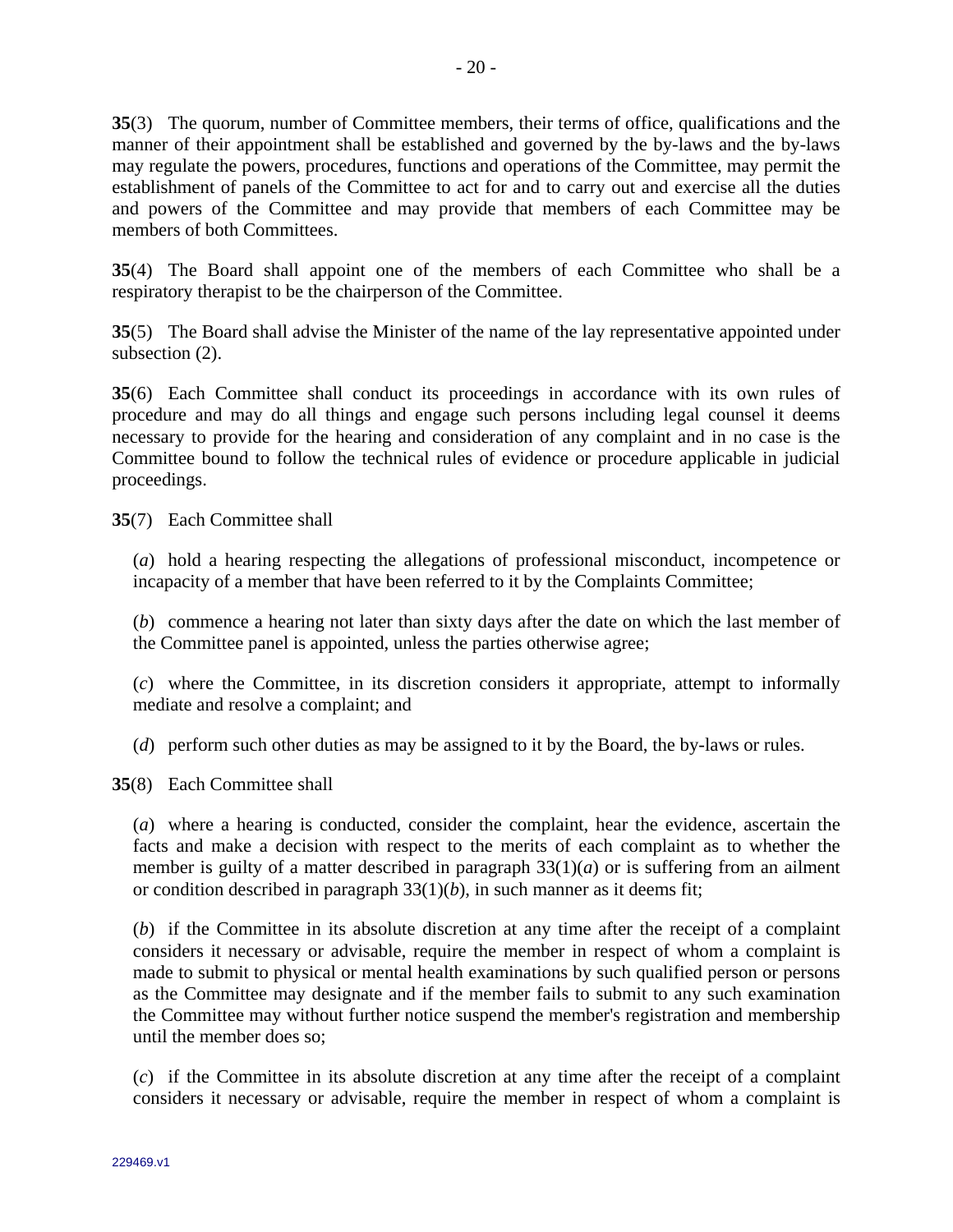made to undergo such clinical or other examinations as the Committee may designate in order to determine whether the member has adequate skill and knowledge to practise respiratory therapy and if the member fails to undergo any such examination the Committee may without further notice suspend the member's registration and membership until the member does so; and

(*d*) if the Committee in its absolute discretion at any time after the receipt of a complaint considers it necessary or advisable, require any member to produce records and documents in the member's possession or custody or under the member's control or in the possession or custody or control of any corporation of which the member is a director, officer or shareholder, and if the member fails to produce such records and documents the Committee may suspend the member's registration and membership until the member does so, unless the member is prohibited by law from producing such records and documents.

**35**(9) After reviewing all of the evidence presented to it the Committee may as part of its decision with respect to the merits of any complaint

(*a*) order that the member's registration or membership be suspended for a specific period of time during which the member's name shall be removed from the register, the specialists register, the temporary register or any roster in which the member's name may be entered;

(*b*) order that the member's registration or membership be suspended for such time and pending the satisfaction and completion of such conditions as may be ordered by the Committee;

(*c*) order that the member's registration or membership be revoked and the member's name be removed from the register, the specialists register, the temporary register or any roster in which the member's name may be entered;

(*d*) where a member's registration is revoked, specify a period of time before which the member may not apply for reinstatement;

(*e*) order that conditions or limitations be imposed on the member's registration, membership or practice and so inform the member's employer, if any;

- (*f*) issue a reprimand;
- (*g*) dismiss the complaint;

(*h*) impose such fine as the Committee considers appropriate, not exceeding \$10,000 to be paid by the member to the Association for the use of the Association and such fine may be recovered by the Association by civil action for debt;

(*i*) order that the imposition of any penalty be suspended or postponed for such period of time and upon such terms and conditions as the Committee deems appropriate;

(*j*) make any one or more of the orders it may make under paragraphs (*a*) to (*i*) against any professional corporation of which the member is a director, officer or shareholder;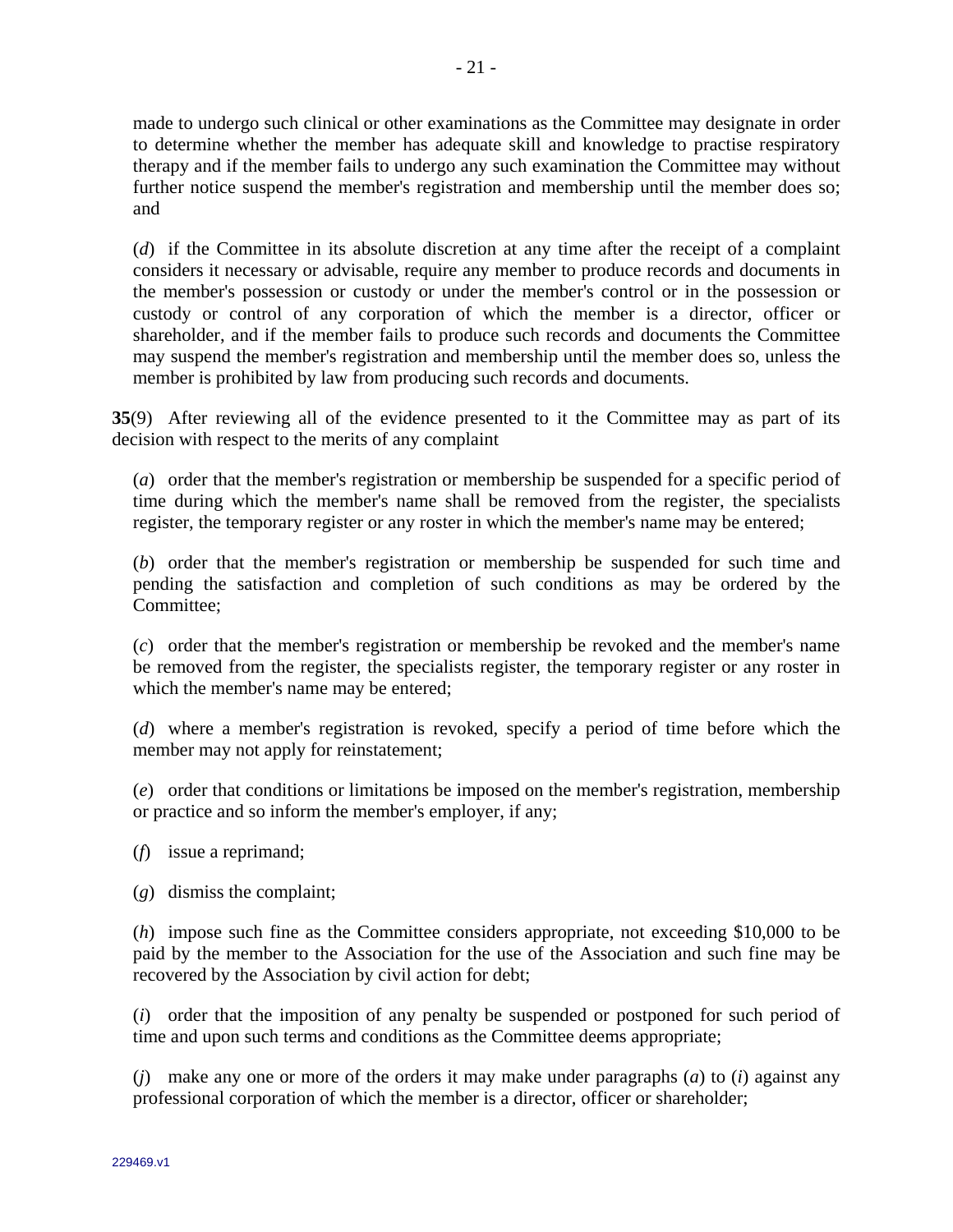(*k*) order that the costs of any investigation, proceeding, hearing or appeal be paid by the member; or

(*l*) make such other order as it deems just, including without limitation, an order combining two or more of the orders set out in paragraphs (*a*) to (*k*).

**35**(10) Where a Committee makes an order under subsection (9), the Committee may, by order, do one or more of the following:

(*a*) direct the Registrar to give public notice of any order by the Committee that the Registrar is not otherwise required to give under this Act; or

(*b*) direct the Registrar to enter into the records of the Association the result of the proceeding before the Committee and to make the result available to the public.

**35**(11) Notwithstanding any other provision in the Act, if at any time a member admits in writing any allegation in a complaint alleging a matter set out in subsection 33(1), and the member waives in writing the right to any other or further hearing or proceedings pursuant to this Part, the Committee may agree to cancel all hearings or proceedings and may

(*a*) agree to accept the member's resignation on such terms and conditions as the Committee may specify, or

(*b*) make any order, finding or decision that may be made pursuant to section 35 or 43.

**35**(12) Notwithstanding any other provision in this Act, if at any time the Committee deems it appropriate that a complaint be resolved by an alternate dispute resolution process, and the member is in agreement with the referral of the complaint to such process, the Committee may enter into an agreement with the member providing for the resolution of the complaint by an alternate dispute resolution process set out in the agreement which may provide that any order, finding or decision that may be made under this Act may be made as part of the dispute resolution.

**35**(13) Subject to subsection (14), a hearing is open to the public.

**35**(14) Each Committee may make an order that the public, in whole or in part, be excluded from a hearing or any part of it if the Committee is satisfied that

(*a*) financial or personal or other matters may be disclosed at the hearing of such a nature that the harm created by disclosure would outweigh the desirability of adhering to the principle that hearings be open to the public,

(*b*) a person involved in a criminal proceeding or in a civil suit or proceeding may be prejudiced, or

(*c*) the safety of a person may be jeopardized.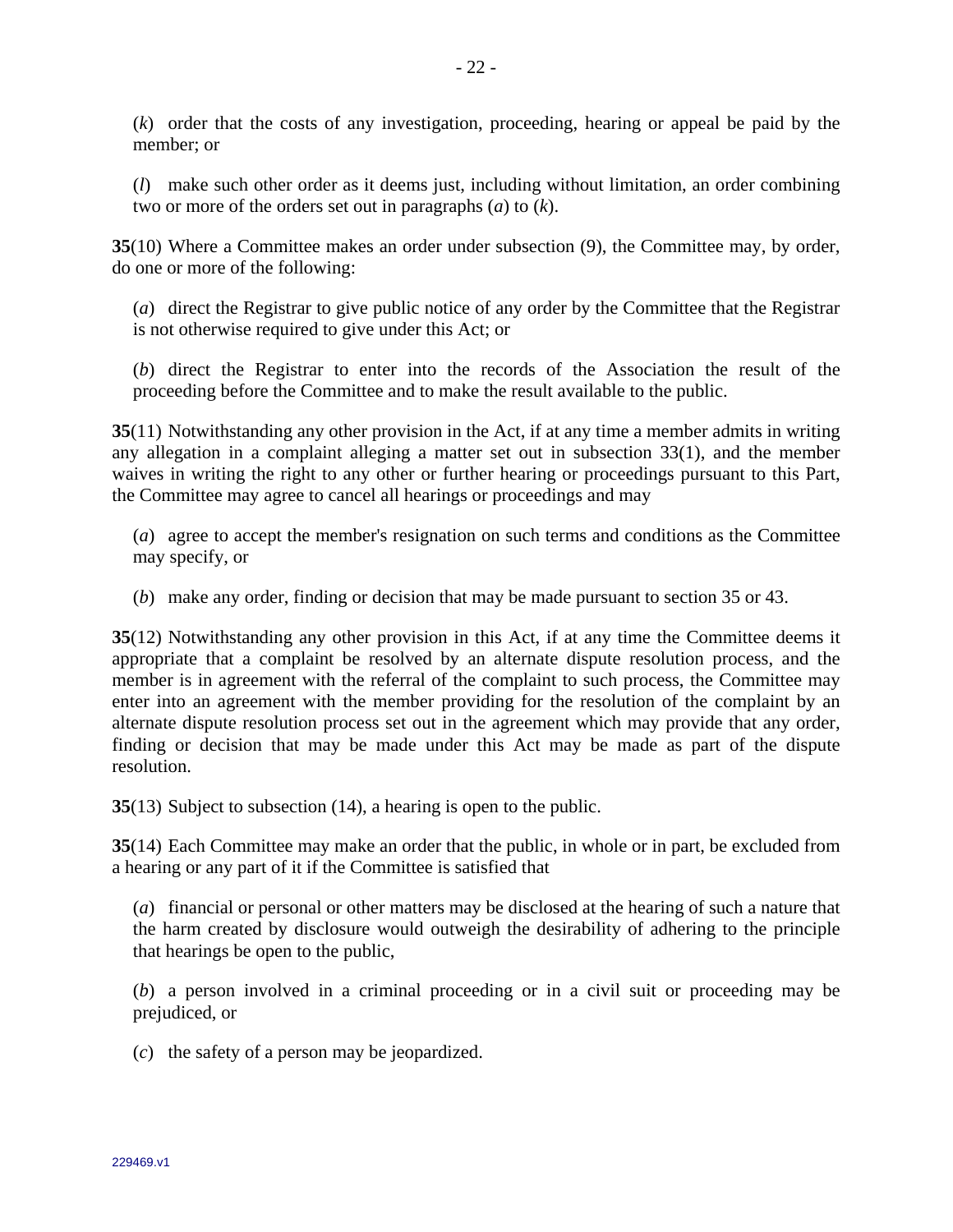**35**(15) Where it thinks fit, the Committee may make orders it considers necessary to prevent the public disclosure of matters disclosed at a hearing, including orders prohibiting publication or broadcasting of those matters.

**35**(16) No order shall be made under subsection (15) that prevents the publication of anything that is contained in the register and available to the public.

**35**(17) Each Committee may make an order that the public be excluded from the part of the hearing dealing with a motion for an order under subsection (14).

**35**(18) Each Committee may make any order necessary to prevent the public disclosure of matters disclosed in the submission relating to any motion described in subsection (17), including prohibiting the publication or broadcasting of those matters.

**35**(19) Each Committee shall state, at the hearing, its reasons for any order made under this section and any such order and the reasons for it shall be made available to the public in writing.

**35**(20) Where the Committee makes an order under subsection (14), wholly or partly, because of the desirability of avoiding disclosure of matters in the interest of a person affected, the **Committee** 

(*a*) shall allow the parties, the complainant and their legal and personal representatives to attend the hearing, and

(*b*) may allow such other persons as the panel considers appropriate to attend the hearing.

**36**(1)Upon the application of

- (*a*) any party to a hearing by the Discipline Committee or the Fitness to Practise Committee,
- (*b*) the chairperson of the Discipline Committee or the Fitness to Practise Committee, or

(*c*) counsel for the Association, the Discipline Committee or, the Fitness to Practise Committee,

and on payment of any fees prescribed, the Registrar may sign and issue writs of *subpoena ad testificandum* or *subpoena duces tecum* in prescribed form for the purpose of procuring and compelling the attendance and evidence of witnesses and the production of things relating to matters in question before the Discipline Committee or the Fitness to Practise Committee.

**36**(2) The proceedings and penalties in the case of disobedience to any writ of subpoena issued hereunder shall be the same as in the case of disobedience of a Summons to Witness in civil cases in the Court.

**36**(3) The testimony of witnesses shall be taken under oath or solemn affirmation which any member of the Discipline Committee or the Fitness to Practise Committee is authorized to administer.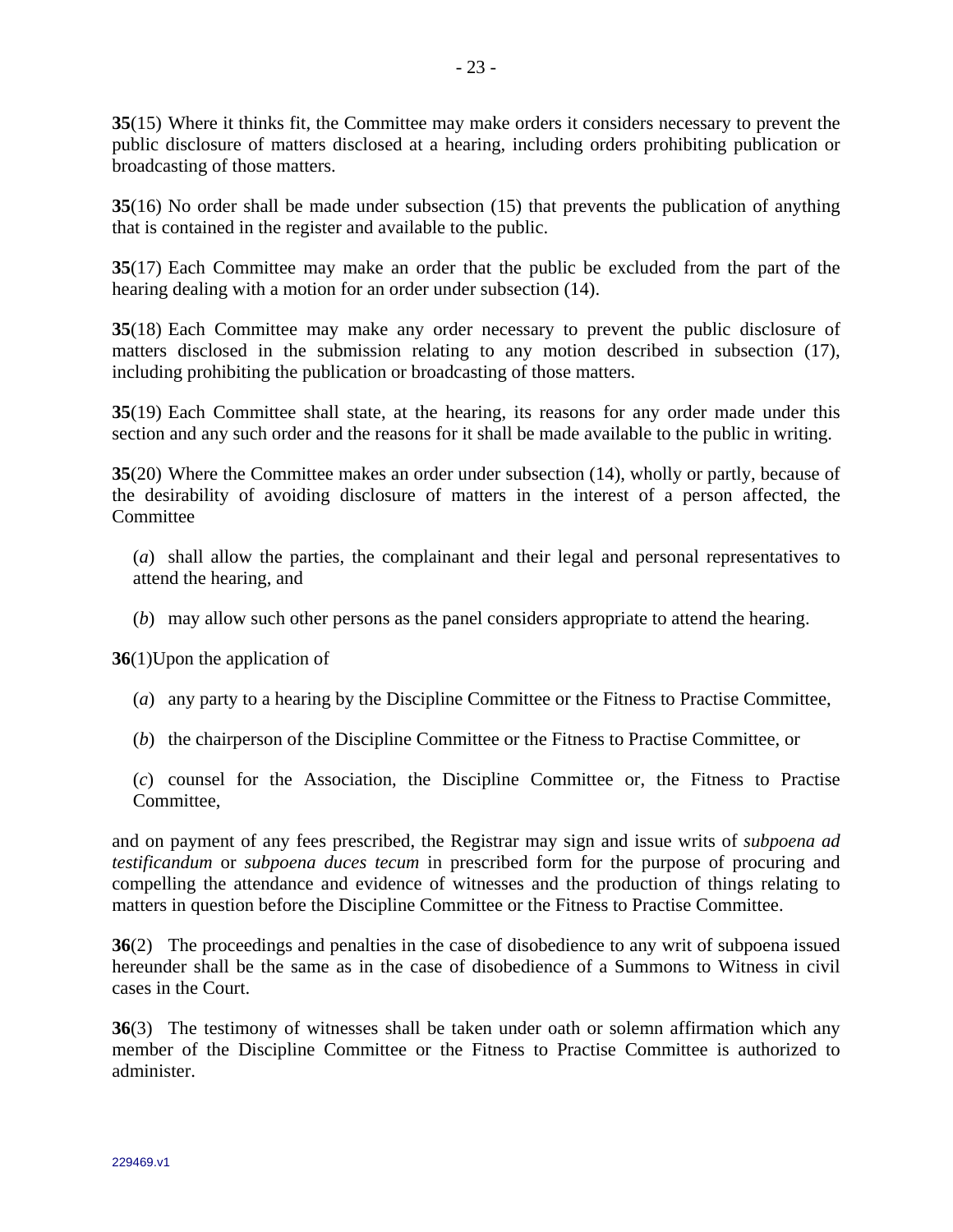**36**(4) For the purposes of a hearing, the members of the Discipline Committee and the Fitness to Practise Committee are conferred with the powers of a commissioner of oaths under the *Commissioners for Taking Affidavits Act*.

**36**(5) A Committee shall ensure that the oral evidence is recorded and copies of the transcript of the hearing are available to a party on the party's request and at that party's expense.

**36**(6) No member of a Committee shall communicate outside the hearing, in relation to the subject matter of the hearing, with a party or the party's representative unless the other party has been given notice of the subject matter of the communication and an opportunity to be present during the communication.

**36**(7) The burden of proof in all proceedings before the Discipline Committee or the Fitness to Practise Committee shall be the balance of probabilities.

**37**(1) In all proceedings before the Discipline Committee or the Fitness to Practise Committee, the member against whom a complaint has been made and the complainant

(*a*) may make a written or oral submission to the Committee before the calling of evidence and after the completion of evidence;

(*b*) shall receive a notice to the member against whom the allegations have been made describing the subject matter of the hearing and advise the member that the Committee may proceed with the hearing in his or her absence;

(*c*) may present evidence or make representations in either English or French;

(*d*) may be represented by legal counsel, at their expense,

(*e*) shall be entitled to a full right to examine, cross-examine and re-examine witnesses in accordance with the rules of procedure established by the Committee,

(*f*) shall be entitled to receive copies of all documents presented to the Committee in connection with the complaint unless such documents are privileged by law,

(*g*) shall be entitled to at least thirty days' written notice of the date of the first hearing of the Committee, and

(*h*) shall be entitled to receive a copy of the decision, the reasons for the decision and the penalty imposed, if any, in writing and a statement of the rights of the parties to appeal the decision to the Court.

**37**(2) The Committee may at any time permit a notice of hearing of allegations against a member to be amended to correct errors or omissions of a minor or clerical nature if it is of the opinion that it is just and equitable to do so and it may make any order it considers necessary to prevent prejudice to the member.

**37**(3) Subsection 29(1) does not apply to any proceeding under Part VI or Part VII of the Act.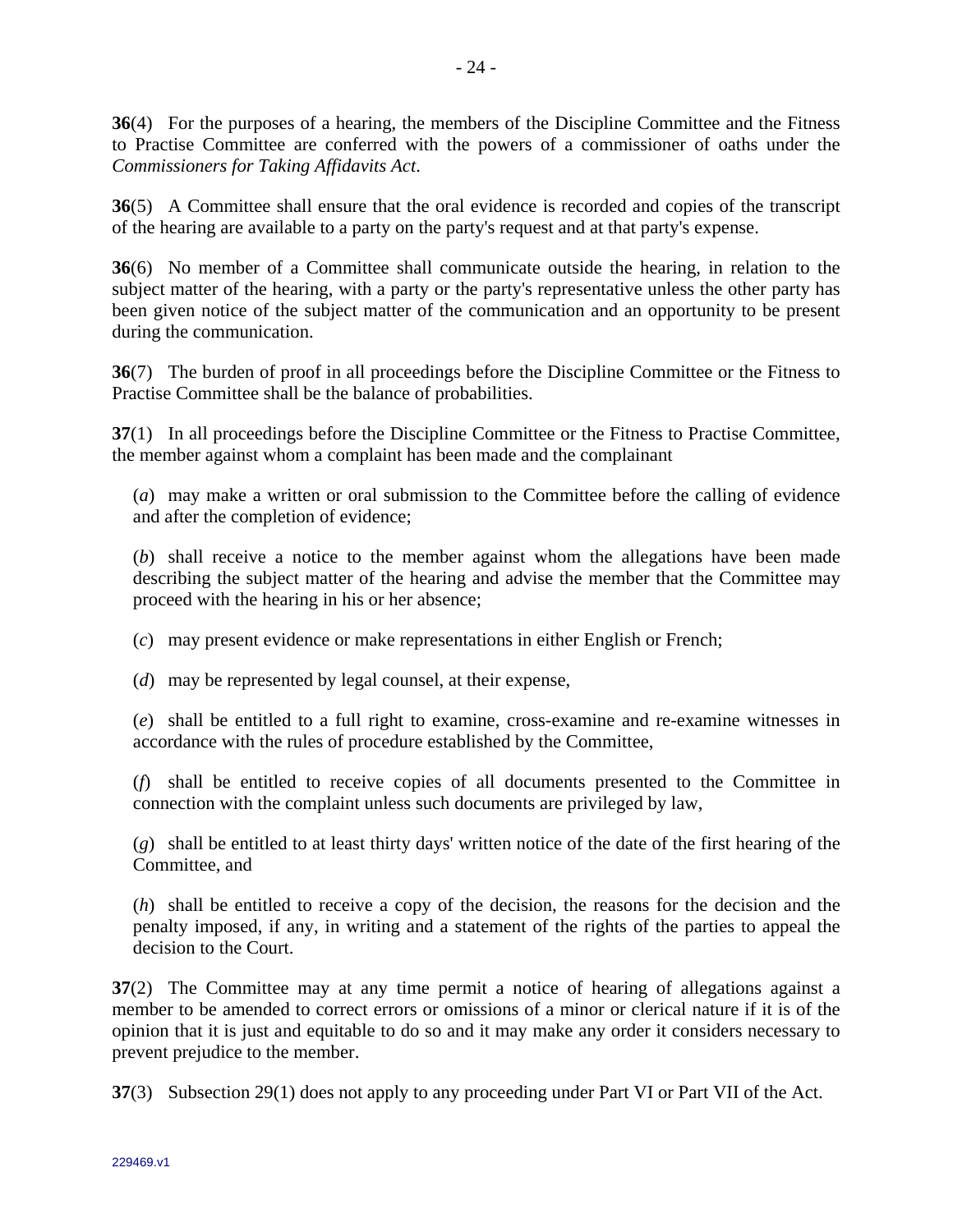**37**(4) Any person whose registration, right to practise or membership is revoked, suspended, subjected to conditions, limited or restricted shall without demand forthwith deliver to the Registrar any licence, certificate of membership or registration or validation seals issued under the Act to such person.

**38**(1) A member who sexually abuses a patient commits an act of professional misconduct.

**38**(2) Sexual abuse of a patient by a member means

(*a*) sexual intercourse or other forms of physical sexual relations between the member and the patient,

- (*b*) touching, of a sexual nature, of the patient by the member, or
- (*c*) behaviour or remarks of a sexual nature by the member towards the patient.

**38**(3) For the purposes of subsection (2), "sexual nature" does not include touching, behaviour or remarks of a clinical nature appropriate to the service provided.

**39**(1) A member who, in the course of practising the profession, has reasonable grounds to believe that another health professional has sexually abused a patient or client and who fails to file a report in writing in accordance with subsection (4) with the governing body of the health professional twenty-one days after the circumstances occur that give rise to the reasonable grounds for the belief commits an act of professional misconduct.

**39**(2) A member is not required to file a report pursuant to subsection (1) if the member does not know the name of the health professional who would be the subject of the report.

**39**(3) If the reasonable grounds for filing a report pursuant to subsection (1) have been obtained from one of the member's patients or clients, the member shall use his or her best efforts to advise the client that the member is filing the report before doing so.

**39**(4) A report filed pursuant to subsection (1) shall contain the following information:

- (*a*) the name of the member filing the report;
- (*b*) the name of the health professional who is the subject of the report;
- (*c*) the information the member has of the alleged sexual abuse; and

(*d*) subject to subsection (5), if the grounds of the member filing the report are related to a particular patient or client of the health professional who is the subject of the report, the name of the patient or client.

**39**(5) The name of a patient or client who may have been sexually abused shall not be included in a report unless the patient or client or, if the patient or client is incapable, the patient's or client's representative, consents in writing to the inclusion of the patient's or client's name.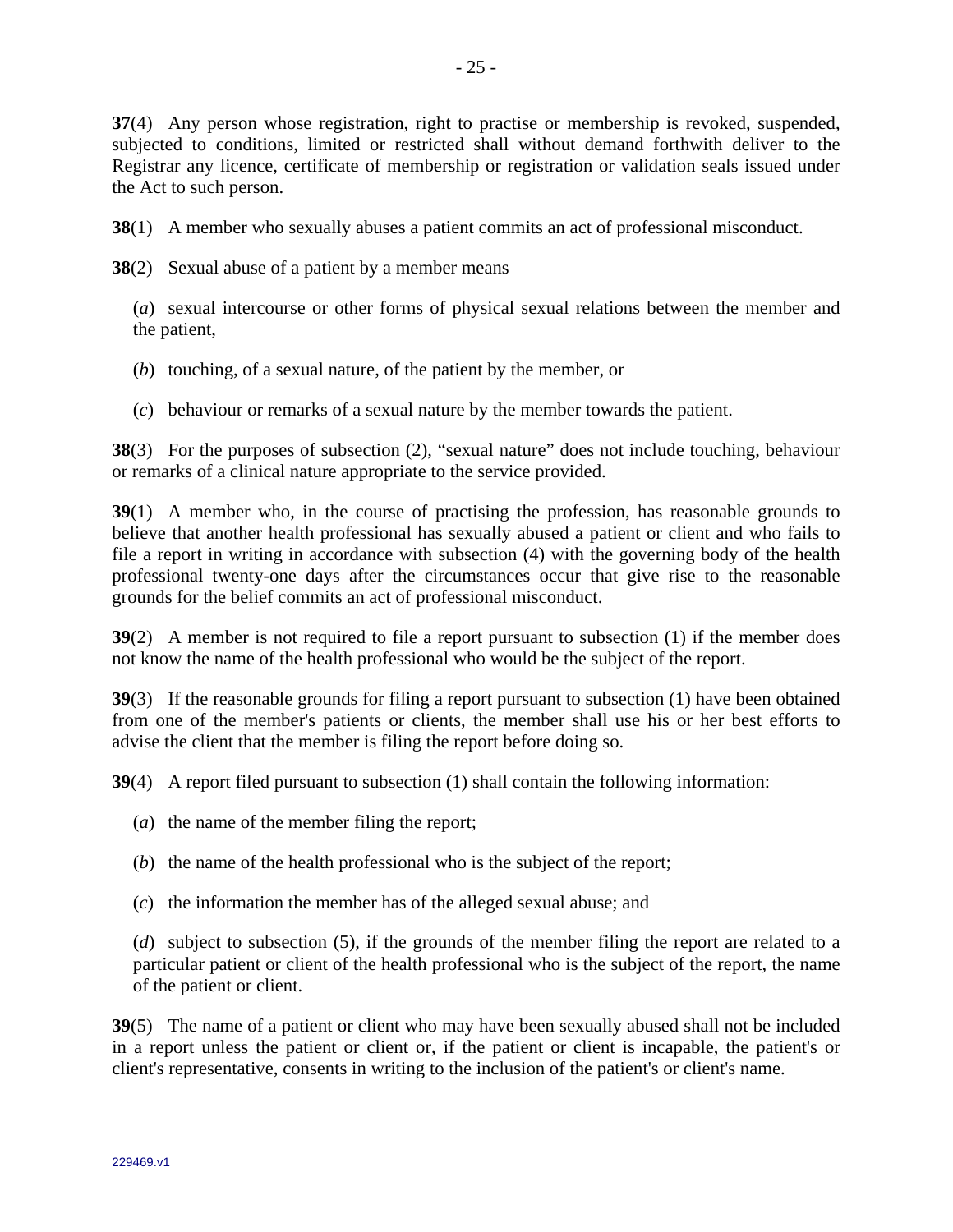**39**(6) Subsections 38(2) and 38(3) apply with the necessary modifications to sexual abuse of a patient or client by another health professional.

**39**(7) No action or other proceeding shall be taken against a member who in good faith files a report pursuant to subsection (1).

## **PART VII**

### **APPEALS**

**40**(1)If,

(*a*) a complainant is dissatisfied with a decision of the Complaints Committee, the Discipline Committee, or the Fitness to Practise Committee or

(*b*) a member against whom a complaint has been made is dissatisfied with a decision of the Discipline Committee, or the Fitness to Practise Committee or

(*c*) an applicant for registration or reinstatement of registration is dissatisfied with a decision made by the person or body empowered by by-law to make such decision with respect to the application,

such person may appeal from the decision by a written notice of appeal to the Court within thirty days of the date on which notice of the decision is mailed to the last known address of such party, or within such further time not exceeding sixty days as may be allowed by the Court.

**40**(2) The notice of appeal shall set forth the grounds of appeal and the relief sought and shall be served upon the Registrar, the Clerk of the Court for the judicial district in which the deliberations of the Committee, person or body were held and upon any other party to the proceedings before the Committee, person or body.

**41**(1) In any appeal under the Act the Registrar shall obtain a transcript or such other record as exists of the evidence presented to the Committee, person or body from whom the appeal is taken and shall prepare and present to the Court a record on appeal consisting of the transcript or such other record as exists, all exhibits and the order or other document evidencing the decision being appealed.

**41**(2) The Registrar shall provide the appellant and any other person entitled by the by-laws to participate in the appeal with a copy of the record on appeal upon payment by the appellant or such other person of the costs and disbursements of producing such copy.

**41**(3) Members of the Complaints Committee, the Discipline Committee, the Fitness to Practise Committee or the Board are not compellable as witnesses to testify in relation to the basis on which a decision was reached, any aspect of the decision or the decision making process.

**42**(1) On appeal the Court may

(*a*) adjourn the proceedings or reserve the determination of the matters before it, and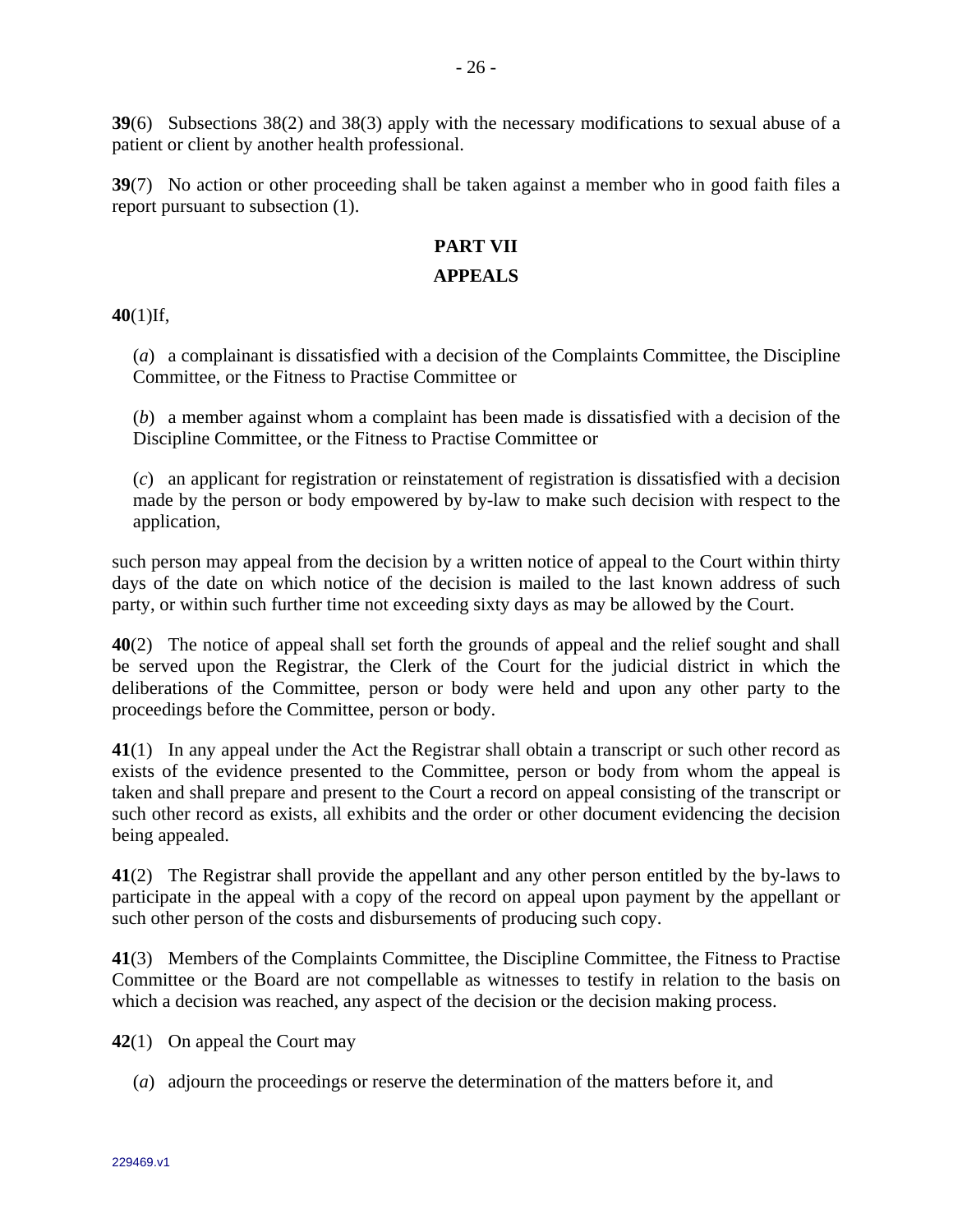(*b*) upon granting special leave, and only where it is shown that such evidence was not previously available, receive further evidence.

**42**(2)After reviewing the record on appeal and hearing the evidence or argument presented the Court may

(*a*) draw inferences of fact and make any finding, decision, determination or order that in its opinion ought to have been made;

(*b*) vary the decision appealed from;

(*c*) refer the matter to the Discipline Committee, the Fitness to Practise Committee or the person or body from whom the appeal is taken as the case may be for further consideration and decision;

(*d*) confirm the decision appealed from; or

(*e*) make such decision or order as it may deem appropriate.

**42**(3) The Rules of Court governing civil appeals to The Court of Appeal of New Brunswick which are not inconsistent with the Act shall apply with such changes as are necessary to appeals to the Court under this Part and the Association shall have standing to appear and participate in any appeals to the Court.

**42**(4) Notwithstanding that an appeal to the Court may have been instituted in respect of a decision or order, that decision or order shall continue to be valid and binding and no stay of proceedings may be granted prior to the hearing of the appeal.

## **PART VIII**

### **GENERAL**

**43**(1) The Complaints Committee, the Discipline Committee, the Fitness to Practise Committee or, on appeal, the Court, may order that the costs of any investigation, proceeding, hearing or appeal under the Act be paid, in whole or in part

(*a*) by the member against whom the complaint was made, except where the complaint is completely dismissed without any other decision or order adverse to that member; or

(*b*) by the complainant or person at whose request the complaint was made or an investigation was commenced where the Committee or Court is of the opinion that the complaint or investigation was unwarranted; and

may make it a condition of the registration and licence of any member or professional corporation that such costs be paid forthwith.

**43**(2) The costs payable under subsection (1) may be taxed by the Registrar of the Court as between solicitor and client on filing with the Registrar the order as to costs and on the payment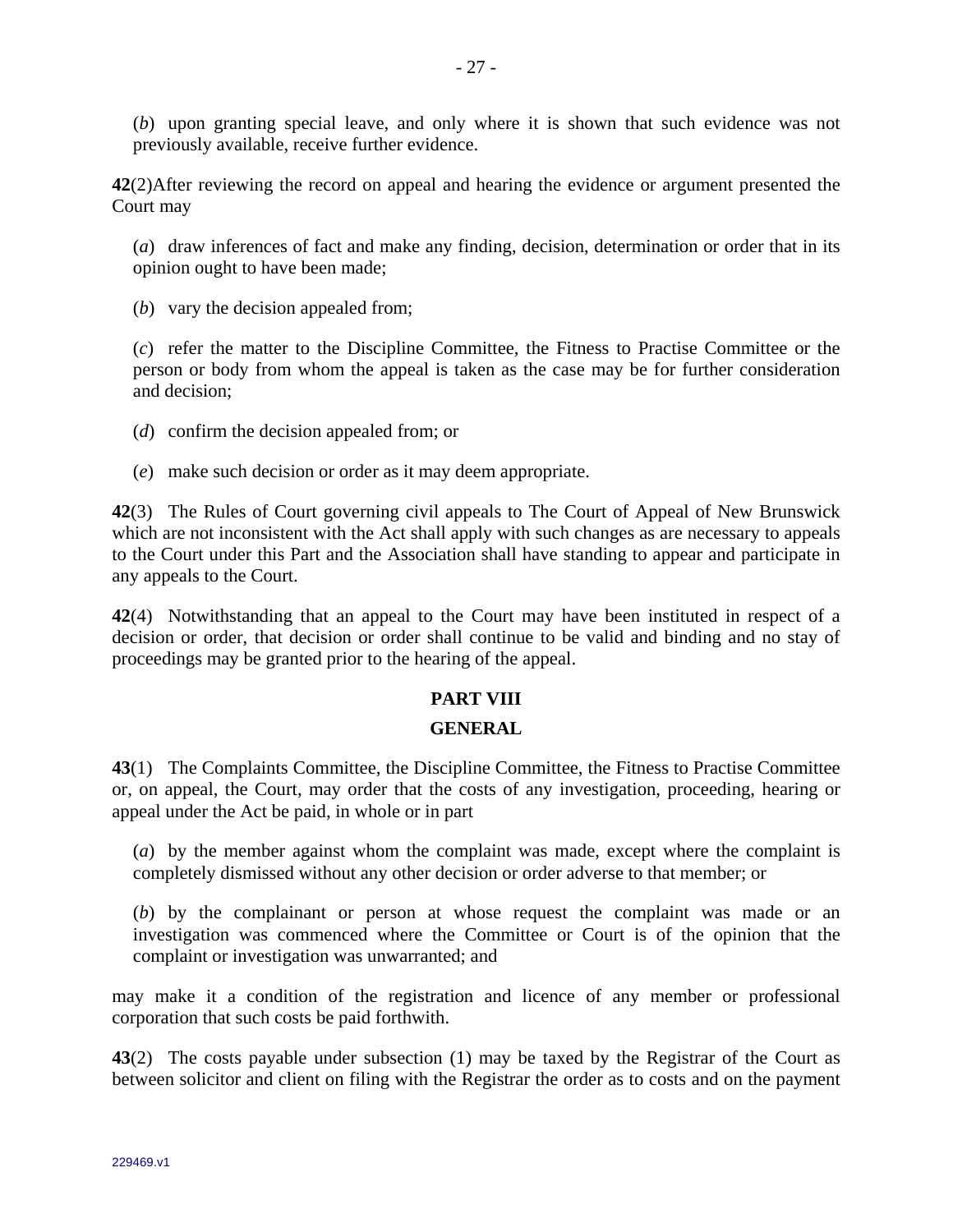of any required fees, and judgment may be entered for such taxed costs in Form A of the Act with necessary modifications.

**43**(3) Before hearing an appeal the Court may order that security for costs be paid to the Association by the appellant in such amount and upon such terms as the Court may consider just.

**43**(4) For the purposes of the Act, "costs" includes

(*a*) all legal and other costs, expenses and disbursements incurred by the Association, the Complaints Committee, the Discipline Committee, the Fitness to Practise Committee, the Registrar or the Board in relation to an investigation, proceeding, hearing or appeal;

(*b*) honoraria and expenses paid to members of the Complaints Committee, Discipline Committee, the Fitness to Practise Committee, the Registrar or members of the Board in relation to an investigation, proceeding, hearing or appeal; and

(*c*) the legal costs, expenses and disbursements incurred by any party to an investigation, proceeding, hearing or appeal.

**44**(1) The Board and any committee of the Board or of the Association may conduct meetings by telephone or other communication facilities in the manner and on the terms and conditions established by the by-laws or rules and persons participating in a meeting by such means shall be deemed to be present in person at that meeting.

**44**(2) A resolution, report, recommendation, decision, finding or order of the Board or any committee of the Board or of the Association in writing signed by all directors or persons entitled to vote on such resolution, report, recommendation, decision, finding or order, or signed counterparts thereof, is as valid as if passed, enacted, determined or made at a meeting of the Board or such committee.

**45** The Board may cause a notice of suspension or revocation or reinstatement of membership to be published in any newspaper, with or without stating the reasons for such suspension or revocation or reinstatement, as the Board in its absolute discretion decides.

**46**(1) The Registrar shall forthwith enter into the records of the Association:

(*a*) the result of every proceeding before the Discipline Committee or Fitness to Practise Committee that

- (i) resulted in the suspension or revocation of registration; or
- (ii) resulted in a direction under paragraph  $35(10)(b)$ ; and

(*b*) where the findings or decision of the Discipline Committee or Fitness to Practise Committee that resulted in the suspension or revocation of registration or the direction are appealed, a notation that they are under appeal.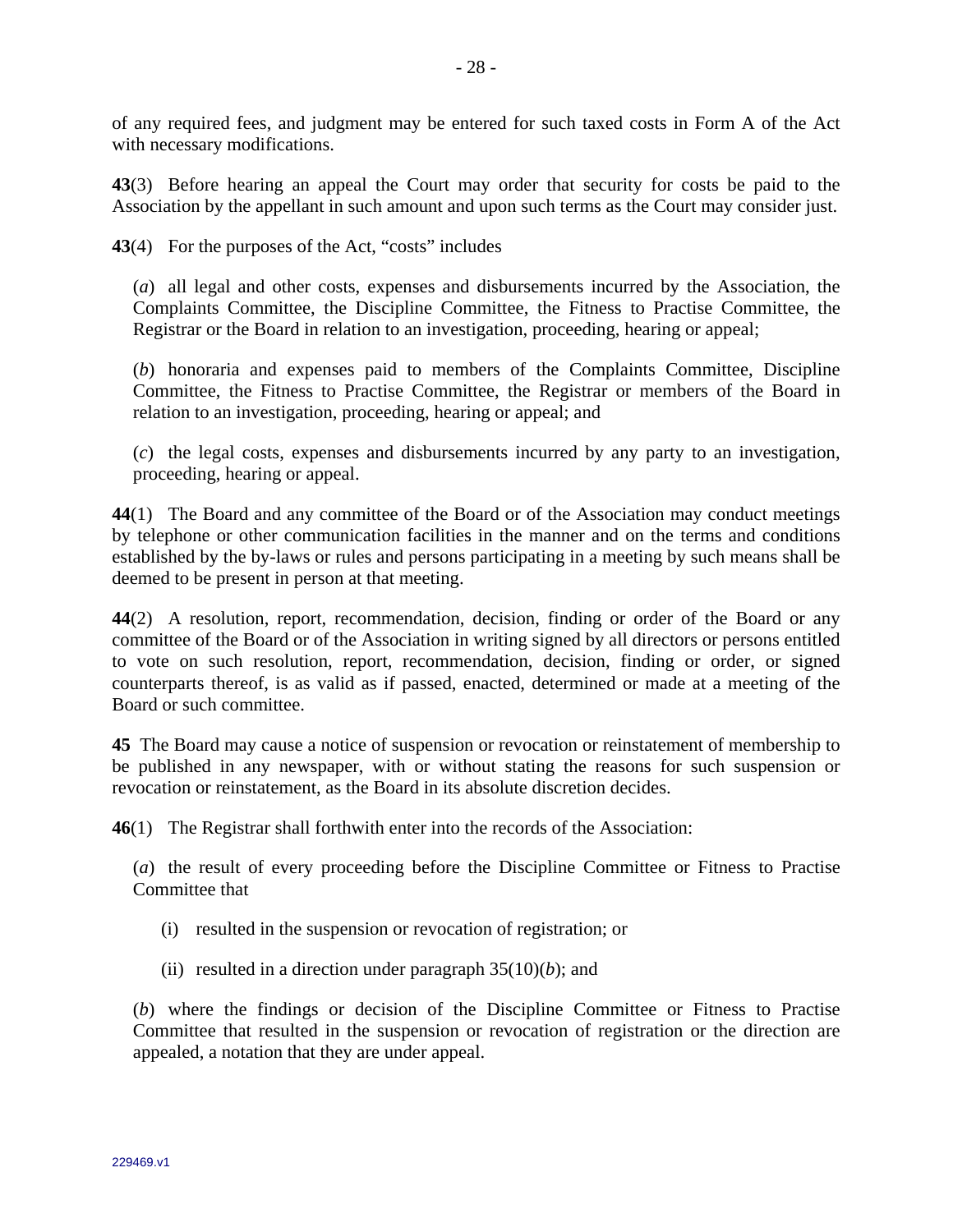**46**(2) Where an appeal of the findings or decision of the Discipline Committee or Fitness to Practise Committee is finally disposed of, the notation referred to in paragraph (1)(*b*) shall be removed and the records adjusted accordingly.

**46**(3) For the purpose of paragraph (1)(*a*), "result", when used in reference to a proceeding before a Discipline Committee or Fitness to Practise Committee, means the Committee's findings, and the penalty imposed and in the case of a finding of professional misconduct, a brief description of the nature of the professional misconduct.

**46**(4) The Registrar, upon payment of a reasonable fee, shall provide a copy of the information contained in the records referred to in subsection (1) to any person who inquires about a member or former member:

(*a*) for an indefinite period if the member or former member was found to have sexually abused a patient or client; and

(*b*) for a period of five years following the conclusions of the proceedings referred to in subsection (1) in all other cases.

**46**(5) Notwithstanding subsection (4), the Registrar may provide, at the Association's expense, a written statement of the information contained in the records in place of a copy.

**47** The Registrar shall submit a written report annually to the Board containing a summary of the complaints received during the preceding year by source and type of complaint and the disposition of such complaints.

**48**(1) The Association shall undertake measures for prevention of the sexual abuse of patients or clients by its members.

**48**(2) Such measures referred to in subsection (1) shall include:

- (*a*) education of members about sexual abuse;
- (*b*) guidelines for the conduct of members with clients or patients;
- (*c*) providing information to the public respecting such guidelines; and
- (*d*) informing the public as to the complaint procedures under this Act.

**48**(3) Measures referred to in subsection (2) may, where appropriate, be taken jointly with other organizations or Associations of health professionals.

**48**(4) The Association shall report to the Minister within two years after the commencement of this Act and within thirty days at any time thereafter on the request of the Minister, respecting the measures it is taking and has taken to prevent and deal with the sexual abuse of patients or clients by members of the Association.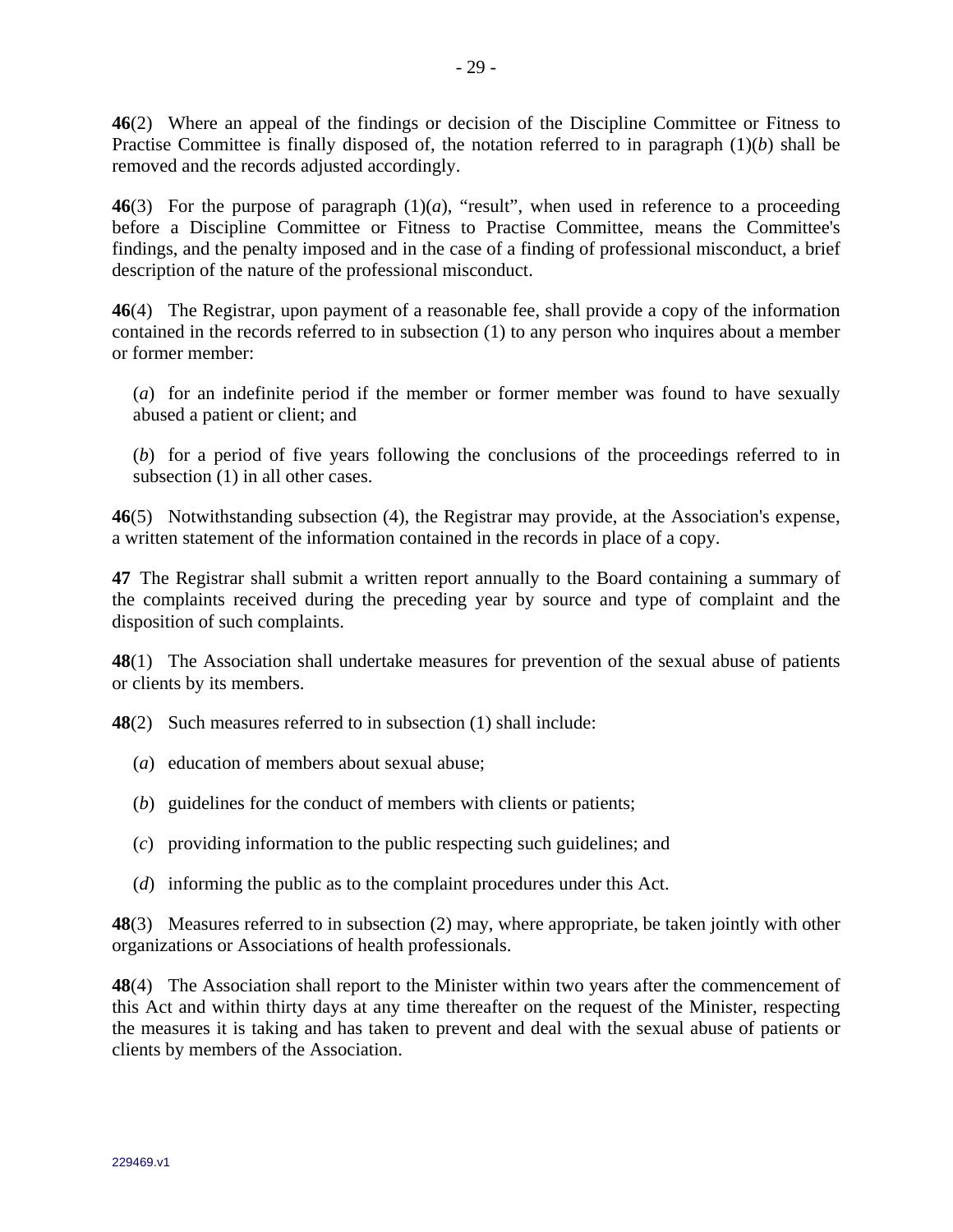**48**(5) The Association shall report annually to the Minister respecting any complaints received during the calendar year concerning sexual abuse of patients or clients by members or former members of the Association.

**48**(6) A report under subsection (5) shall be made within two months after the end of each calendar year and shall contain the following information:

(*a*) the number of complaints received during the calendar year for which the report is made and the date each complaint was received;

(*b*) with respect to each complaint received during the calendar year for which the report is made:

(i) a description of the complaint in general non-identifying terms,

(ii) the decision of the Complaints Committee with respect to the complaint and the date of the decision,

(iii) if complaints are referred to the Discipline Committee or Fitness to Practise Committee, the decision of the Committee and the penalty imposed, if any, and the date of the decision, and

(iv) whether an appeal was made from the decision of the Discipline Committee or Fitness to Practise Committee and the date and outcome of the appeal; and

(*c*) with respect to each complaint reported in a previous calendar year, a report on the status of the complaint in accordance with paragraph (*b*) if the proceedings initiated as a result of the complaint were not finally determined in the calendar year in which the complaint was first received.

**49** No person shall commence any action or other proceeding for damages against the Association, the Board, or against a member, officer, employee, agent or appointee of the Association or a member of the Complaints Committee, Discipline Committee, Fitness to Practise Committee or any other committee of the Board or Association for an act done in good faith in the performance of a duty or the exercise of a power under this Act or a by-law or rule made under this Act or for neglect or default in the performance or exercise, in good faith, of the duty or power.

**50** No action shall be brought against a member or former member or professional corporation for negligence or breach of contract or otherwise by reason of services requested, given or rendered, except within

(*a*) two years from the day when, in the matter complained of, such services terminated;

(*b*) two years after the person commencing the action knew or ought to have known the facts upon which the person alleges negligence or breach of contract; or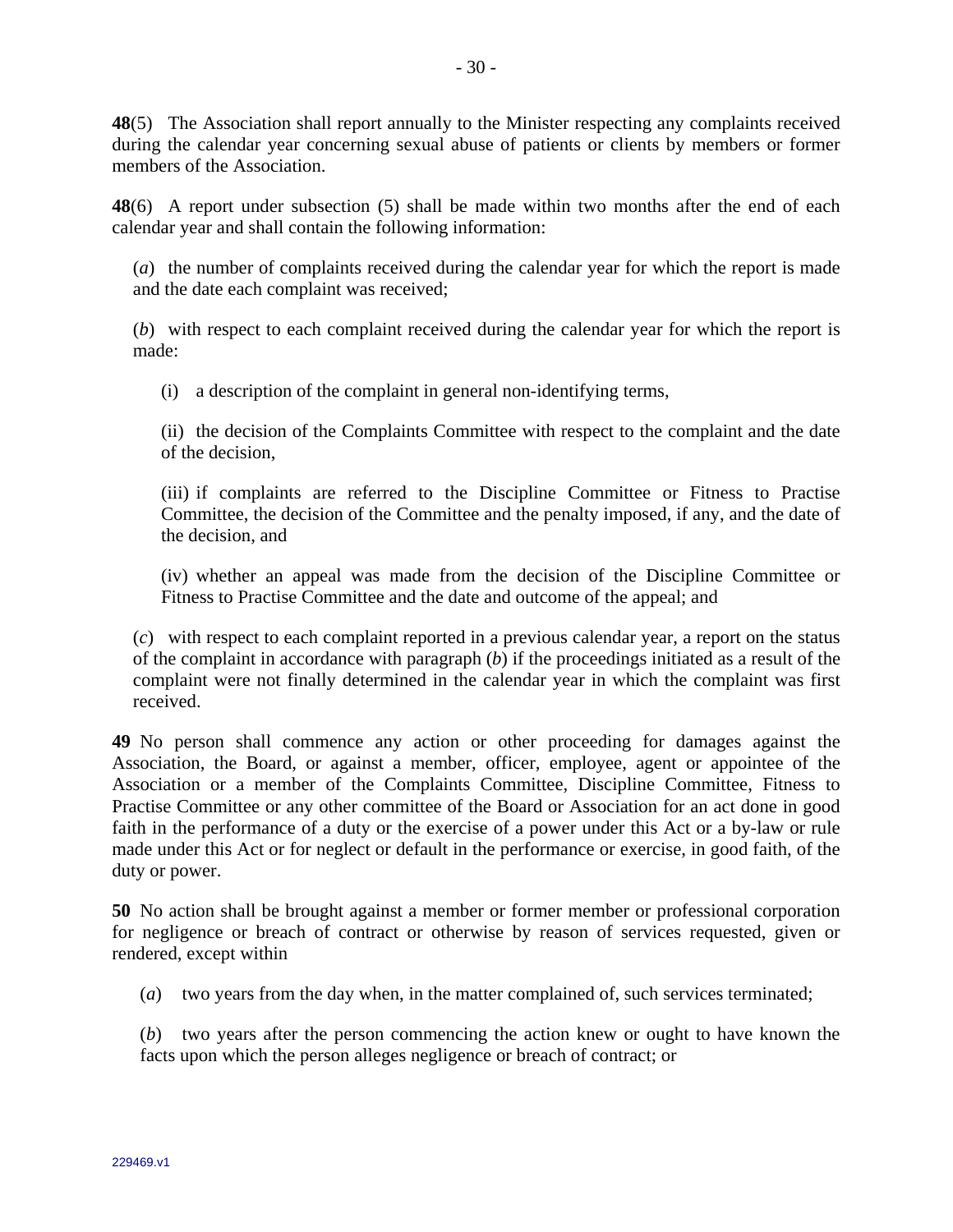(*c*) where the person entitled to bring an action is, at the time the cause of action arises, a minor, a mental incompetent, or a person of unsound mind, one year from the date when such person becomes of full age, or of sound mind, or as the case may be,

whichever is longer.

**51**(1) Any notice or other document which is to be given to, filed with or served on the Association shall be sufficiently given, filed or served if it is delivered personally or sent by prepaid registered or certified mail to the Registrar.

**51**(2) Any notice or other document which is to be given to, sent to or served upon any person other than the Association shall be sufficiently given, sent or served if it is delivered personally or if it is sent by prepaid registered or certified mail to

- (*a*) the last address of that person as reported to the Registrar; or
- (*b*) the address for service endorsed upon the notice of intention to appeal.

**52** Service by prepaid registered or certified mail shall be deemed to be effected five days after the date the notice or other document is deposited in the mail.

**53** A statement purporting to be certified by the Registrar under the seal of the Association as a statement of information from the records kept by the Registrar in the course of the Registrar's duties is admissible in court or in any hearing under this Act as proof, in the absence of evidence to the contrary, of the information in it without proof of the Registrar's appointment or signature or the seal of the Association.

**54**(1) Every member who believes a respiratory therapist to be suffering from a physical or mental condition or disorder of a nature and extent making it desirable and in the interests of the public that he or she no longer be permitted to practise as a respiratory therapist or that his or her practice be restricted, shall disclose to the Registrar the name of such respiratory therapist together with particulars of the condition or disorder and any failure by a member to comply with this subsection shall be deemed to be professional misconduct.

**54**(2) Subsection (1) does not apply to information obtained by a member which is confidential by reason of a respiratory therapist-client relationship.

**54**(3) A person disclosing information under subsection (1) is not subject to any liability as a result thereof except where it is proved that such disclosure was made maliciously.

**55** Except for the purposes of a prosecution under this Act, or in any court proceedings, or for the purpose of the administration and enforcement of this Act and the by-laws and rules, no person acting in an official or other capacity under this Act or the by-laws or rules shall:

(*a*) knowingly communicate or allow to be communicated any information obtained in the course of administering this Act or the by-laws or rules; or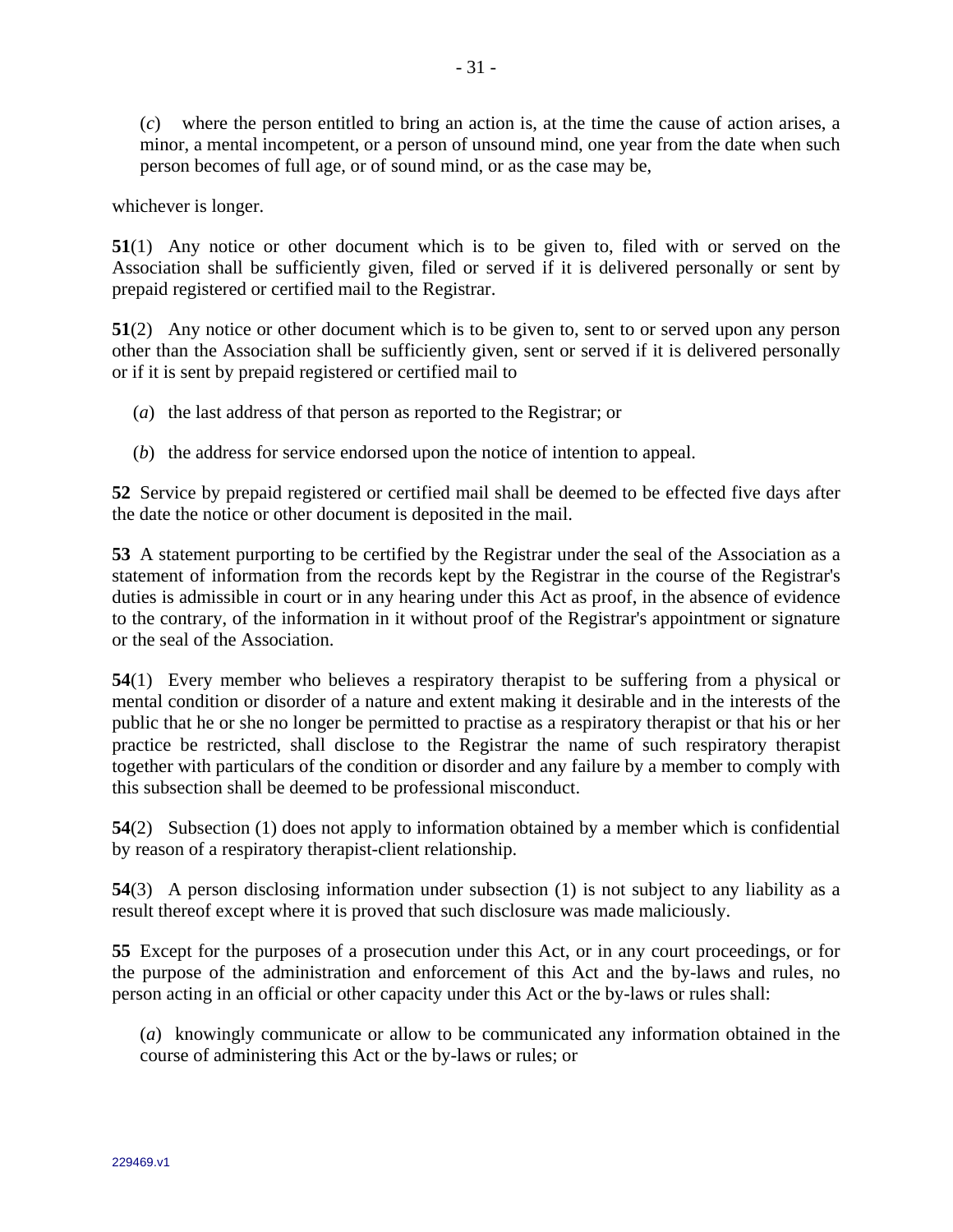(*b*) knowingly allow any other person to inspect or have access to, any document, file, correspondence or other record obtained in the course of administering this Act or the bylaws or rules.

### **PART IX**

#### **TRANSITIONAL**

**56** The name and address of every person who at the coming into force of this Act is a member in good standing of the Association pursuant to the by-laws shall be entered in the register.

**57**(1) Nothing in this Act shall affect the powers and duties, tenure of office or terms of remuneration of any director or officer of the Association or any committee appointed before the commencement of this Act, or anything done or suffered, or any right, title or interest acquired before the commencement of this Act, or any legal proceedings or remedy in respect of any such thing, right, title or interest.

**57**(2) Until repealed, altered or amended pursuant to this Act, any by-law, regulation or rule made or fees prescribed of the Association and in force at the commencement of this Act shall notwithstanding any conflict with this Act continue in force and have full effect as if made under this Act.